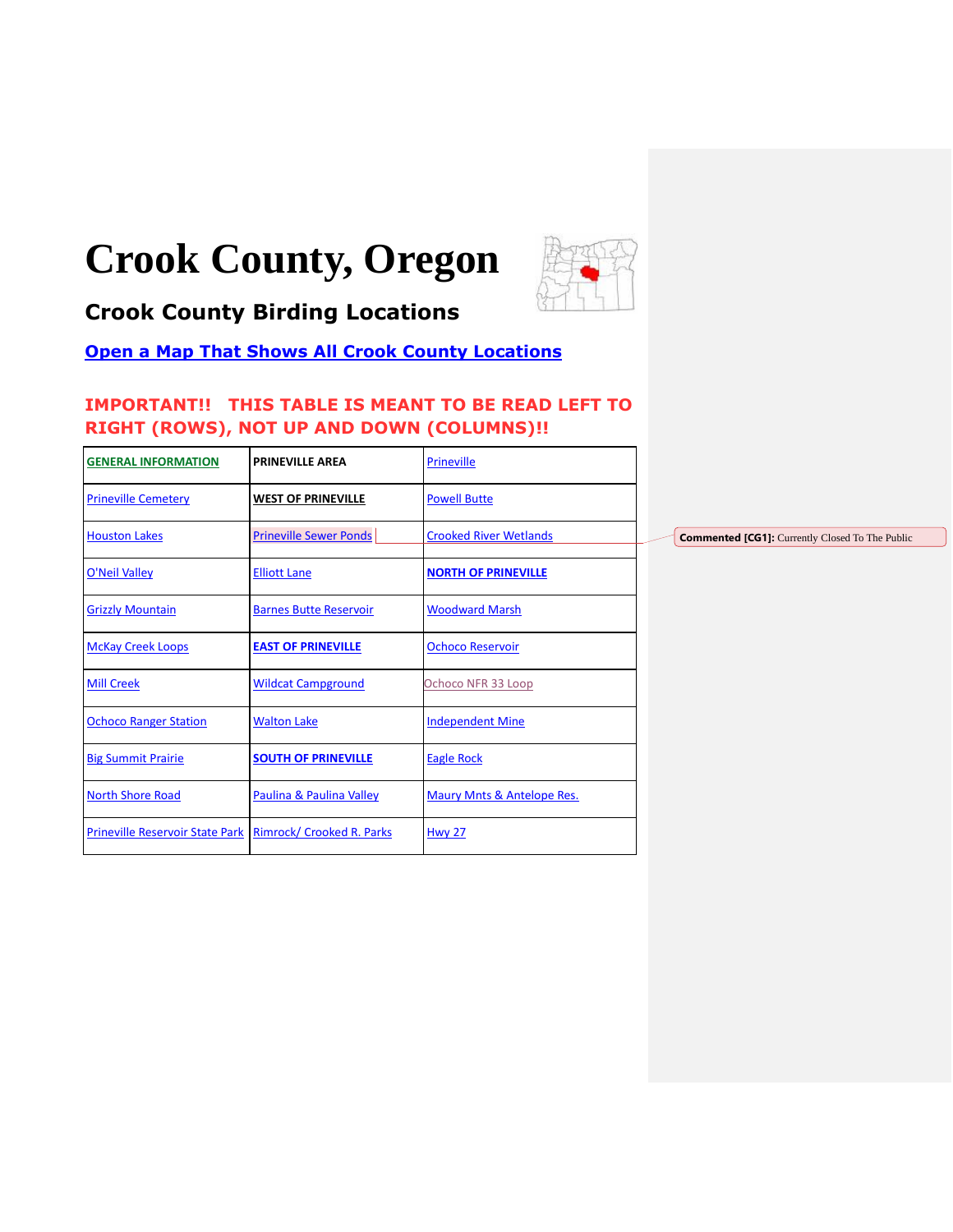<span id="page-1-3"></span>

| <b>SEASONAL HOTSPOTS</b>                                                |                               |                                 |                                 |  |  |  |
|-------------------------------------------------------------------------|-------------------------------|---------------------------------|---------------------------------|--|--|--|
| If you have only a short time in our county, try these locations first! |                               |                                 |                                 |  |  |  |
| <b>SPRING</b>                                                           | <b>Crooked River Wetlands</b> | <b>North Shore Road</b>         | <b>Prineville Sewer Ponds A</b> |  |  |  |
| <b>SUMMER</b>                                                           | <b>North Shore Road</b>       | Ochoco NFR 33 Loop              | Paulina & Paulina Valley        |  |  |  |
| <b>FALL</b>                                                             | <b>Crooked River Wetlands</b> | <b>North Shore Road</b>         | <b>Prineville Sewer Ponds A</b> |  |  |  |
| <b>WINTER</b>                                                           | <b>Crooked River Wetlands</b> | <b>Prineville Sewer Ponds A</b> | <b>Elliott Lane</b>             |  |  |  |

<span id="page-1-0"></span>**Authors/Editors**: Chuck Gates, Marcia Marvin, David Trochlell **County Seat**: Prineville **County Size**: 2,987 square miles **High Elevation** : 6,926 ft. Lookout Mnt. **Rarities** : Brant, Yellow Rail , Upland Sandpiper, Buff-breasted Sandpiper, Ruddy Turnstone, Parasitic Jaeger, Long-tailed Jaeger, Broad-tailed Hummingbird, Blue Jay, Northern Mockingbird, Brown Thrasher, Purple Martin, Clay-colored Sparrow, Rose-breasted Grosbeak, Common Grackle, Pine Grosbeak, Common Redpoll **Top County Lister** : Chuck Gates 278 Year List Record : Chuck Gates 239 (2013) **County Contact Person**: email [Chuck Gates](mailto:cgates326@gmail.com) **[return to the top](#page-0-0)**

# <span id="page-1-1"></span>**PRINEVILLE AREA**

# <span id="page-1-2"></span>**Prineville [return to the top](#page-0-0)**

DeLorme (copyright 2001);Pg 80 C-1 DeLorme (copyright 2008) Pg 76 E-2 **geographic coordinates Prineville Chamber of Commerce**  44°18'33.5"N 120°50'48.2"W [\(44.309304, -120.846719\)](https://www.google.com/maps/place/44°18)

#### [View A Google map](http://maps.google.com/maps/ms?ie=UTF8&hl=en&msa=0&msid=108036481085398338899.000462ea9375958e8704d&ll=44.310461,-120.842657&spn=0.050424,0.132179&z=14%3e)

#### [City Information](http://www.citytowninfo.com/places/oregon/prineville)

**Location:** Prineville is located 18 miles east of Redmond on Hwy 126. It is 36 miles from Bend, 144 miles from Albany, 148 miles from Portland, 148 miles from Eugene, 151 miles from Salem, 175 miles from Klamath Falls,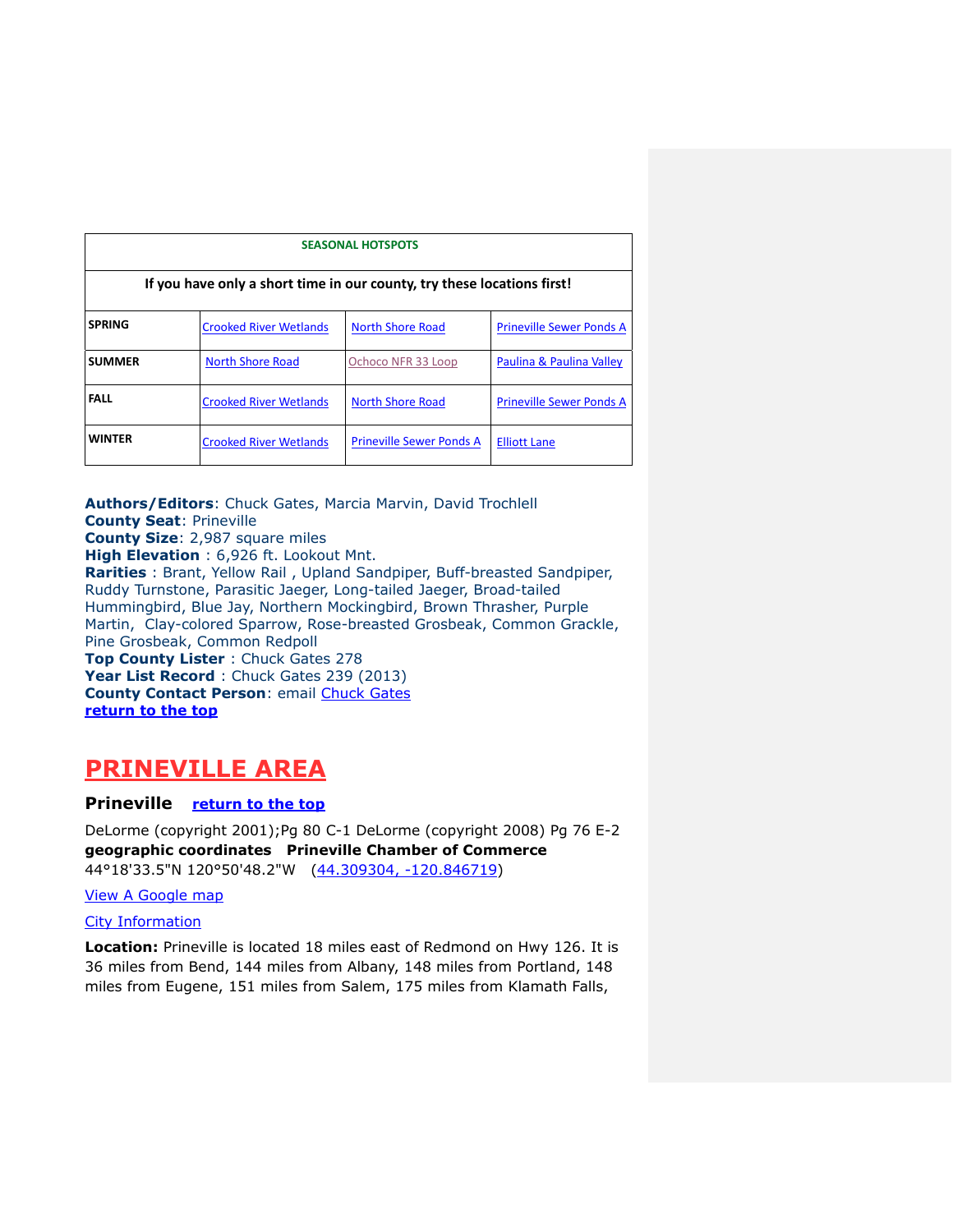and 208 miles from Medford. Prineville is the largest community in Crook County and is the only community with a variety of services. Two city parks in particular offer very nice birding in migration. Crooked River Park is on Main Street just one block south of town [\(44.293320, -120.846789\)](https://www.google.com/maps/place/44°17). Drive south on Main until you see the baseball diamonds. Park and walk along the creek or drive to the far south end of the park and bird the river. Ochoco Creek Park is in the heart of the city between Elm and Juniper Streets [\(44.304897, -120.836436\)](https://www.google.com/maps/place/44°18). This park straddles Ochoco Creek and has lots of attractive trees and riparian areas for migrants. To reach Ochoco Park, travel on North 3rd Street east past Main Street to Juniper Street. Turn north and park at the parking area. Ochoco Creek runs through most of the town of Prineville and it is flanked by a bike path so accessing it at any point could be productive during migration.

**Habitat and Birds:** The town of Prineville can be productive as a birding location. The neighborhoods between N. 3rd and Lynn Blvd on the south side of town have plenty of fruiting trees for waxwings and birches for the finches. The north side of town, near the hospital, is another good neighborhood for city birds. In winter, expect good finch numbers and a few Merlin, Sharp-shinned Hawk, and Cooper's Hawk. In migration, Black-headed Grosbeak, Lazuli Bunting, Cassin's Finch, Western Tanager, Evening Grosbeak and Bullock's Oriole can be found along with a nice variety of warblers, vireos and flycatchers. Summer residents include Rufous Hummingbird, Wood Duck, Osprey, and Cedar Waxwing.

### <span id="page-2-0"></span>**Prineville Juniper Haven Cemetery** [return to the top](#page-0-0)

DeLorme (copyright 2001) Pg 80 C-1 DeLorme (copyright 2008) Pg 76 E-2 **geographic coordinates** 44°18'51.2"N 120°50'50.0"W

#### [\(44.314230, -120.847233\)](https://www.google.com/maps/place/44°18)

[View A Google Map](http://maps.google.com/maps/ms?hl=en&ie=UTF8&msa=0&msid=108036481085398338899.000462ecbb159e23c3cd0&ll=44.314268,-120.848579&spn=0.094208,0.264187&z=13)

[eBird Hotspot Checklists for Prineville Juniper Haven Cemetery](http://ebird.org/ebird/hotspot/L1659870)

**Location:** Leave Prineville north on Main Street. Travel just under one mile from the junction of N. Main and N. 3rd St. A short distance after the railroad tracks, the entrance to the cemetery can be seen on the west side of the road.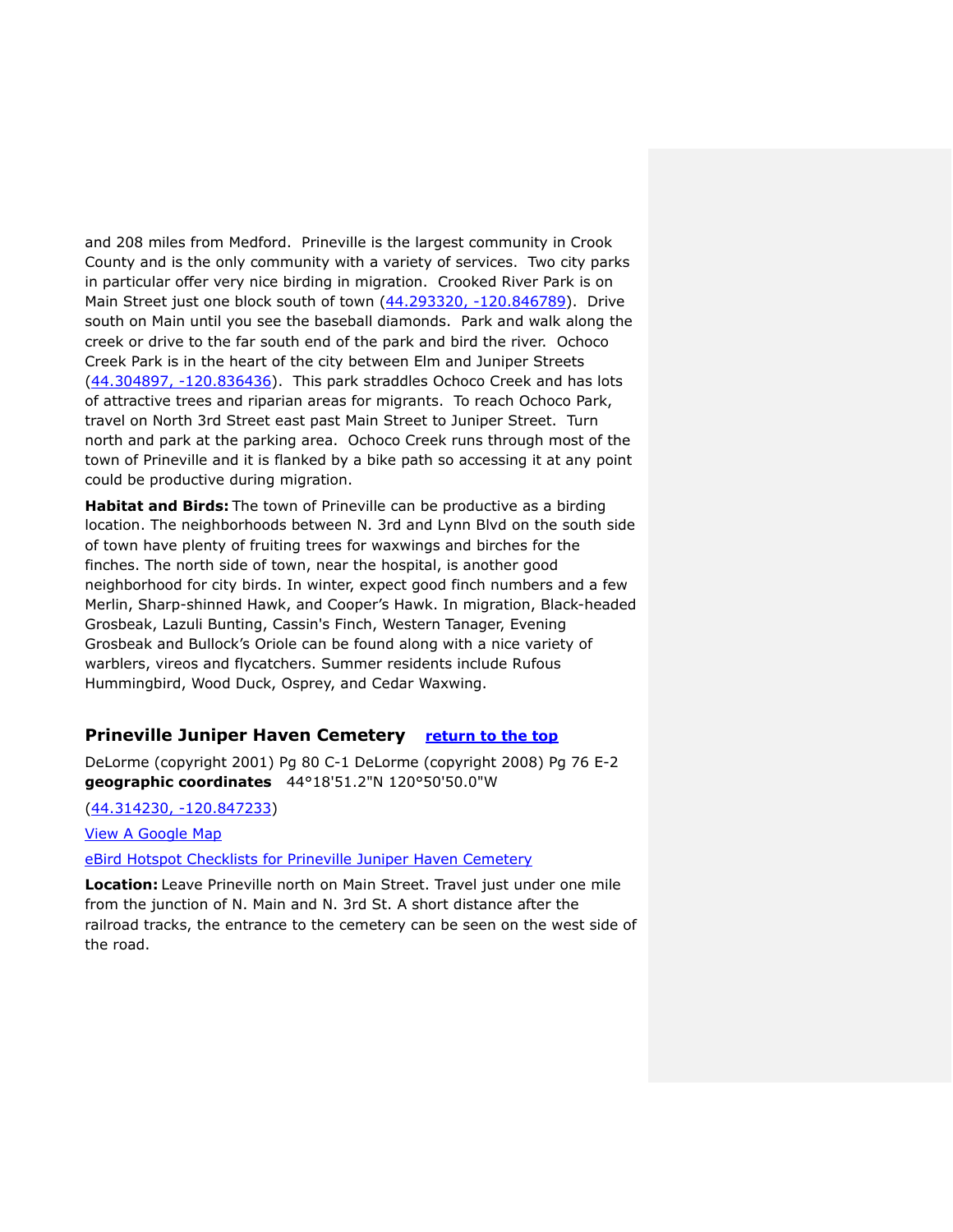**Habitat and Birds:** This area is full of mature conifers and fruiting deciduous trees. Flowering crabapple trees attract a wide variety of migrants in the spring and the resulting fruit entices birds here in the fall and winter. Fall and spring migrants can be abundant at this location and Purple Finches can sometimes be found in winter. This is the best place in Prineville to find waxwings in winter. In winter, watch for Downy Woodpecker, Red-naped Sapsucker and Red-breasted-sapsucker. Birch trees have produced Pine Siskins, both goldfinches, and even Common Redpolls.

# <span id="page-3-0"></span>**WEST OF PRINEVILLE**

# <span id="page-3-1"></span>**Powell Butte [return to the top](#page-0-0)**

DeLorme (copyright 2001) Pg 51 B-8 DeLorme (copyright 2008) Pg 76 E-1 **geographic coordinates** 44°14'51.3"N 121°01'04.5"W

## [\(44.24759, -121.01792\)](https://www.google.com/maps/place/44°14)

#### [View A Google Map](http://maps.google.com/maps/ms?hl=en&ie=UTF8&msa=0&msid=108036481085398338899.000462ea8a557e8e9adbf&ll=44.247167,-121.017838&spn=0.377262,1.056747&z=11)

**Location:** Hwy 126 between Redmond and Prineville (eight miles east of Redmond or 10 miles west of Prineville). Many roads leave the highway and cross through the agricultural fields. Parish Lane has had a nesting pair of Golden Eagles for years. Williams Road has several pairs of Osprey nesting on platforms in summer. Reif Road can be very productive in winter as it goes through farmland. Take all the side roads to get a feeling for the wide variety of raptors found here, especially in winter.

**Habitat and Birds:** The agricultural fields hold high numbers of wintering raptors, flocks of blackbirds and sparrows. Drive the farmlands in winter for a nice mix of raptors. In spring and summer, patches of sagebrush will provide good birding (Brewer's Sparrow, Vesper Sparrow, Sage Thrasher, California Quail, and even an occasional Sagebrush Sparrow). Great Horned Owls are very common at night and Barn and Western Screech-Owls are here as well.

# <span id="page-3-2"></span>**Houston Lakes [return to the top](#page-0-0)**

DeLorme (copyright 2001) Pg 80 C-1 DeLorme (copyright 2008) Pg 76 E-1 **geographic coordinates** 44°17'28.0"N 120°59'32.7"W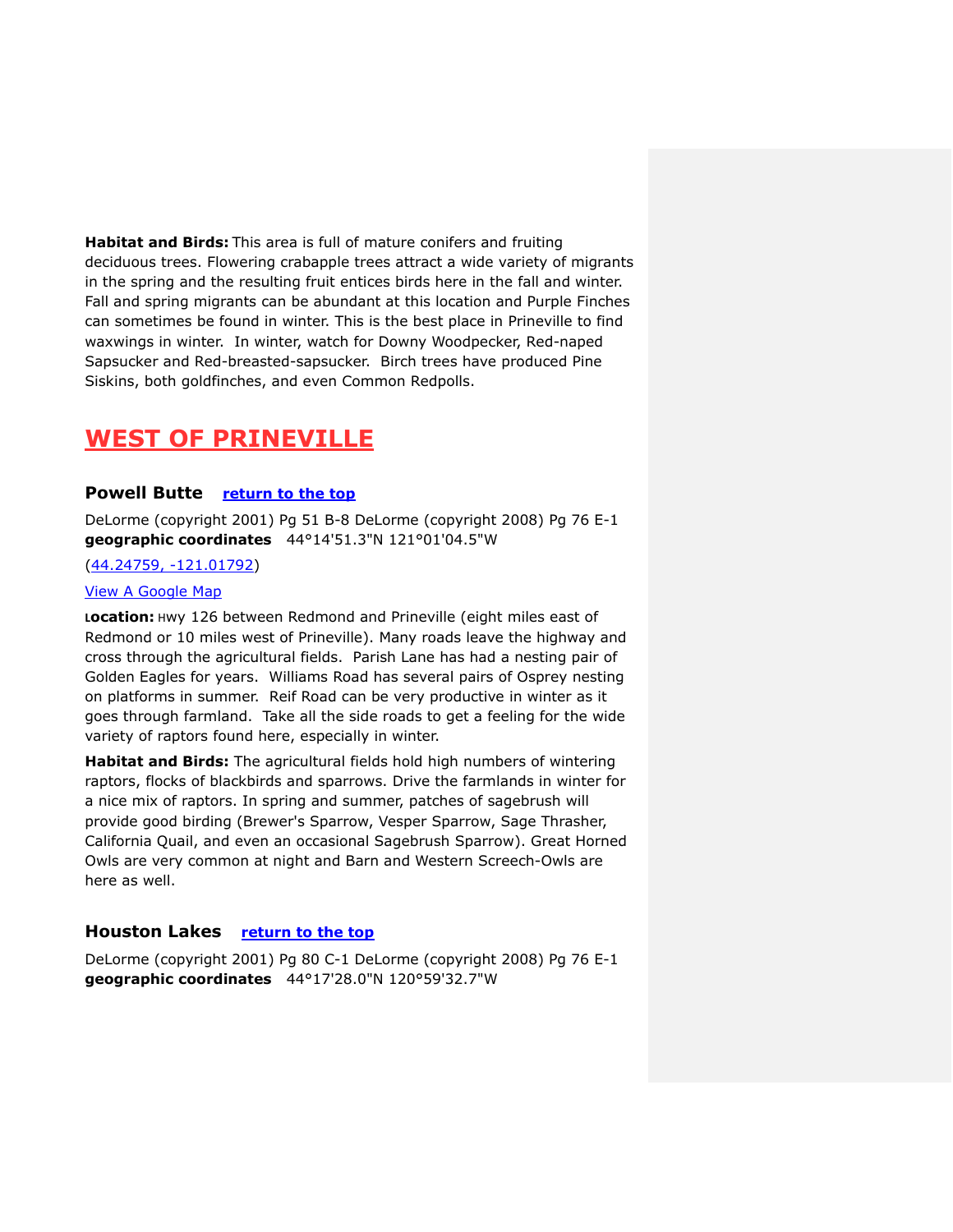### [\(44.291107, -120.992418\)](https://www.google.com/maps/place/44°17)

# [View A Google Map](http://maps.google.com/maps/ms?hl=en&ie=UTF8&msa=0&msid=108036481085398338899.000462ec6fdd4097c7263&ll=44.29191,-120.981102&spn=0.195615,0.528374&z=12) [eBird Hotspot Checklists for Houston Lakes](http://ebird.org/ebird/hotspot/L679604)

**Location:** From Powell Butte (see above), travel north on SW Williams Road for three miles and the road makes a right angle turn to the east. Stay on this road which now becomes Houston Lake Road. Go east for 1.25 miles and you will see the lake. This is actually referred to as "Little Houston Lake" by the locals. "Big Houston Lake" is completely surrounded by private land and not viewable. "Little Houston Lake" is a private irrigation pond so please bird only from the road. There is a pull-off near the west side of the lake.

**Habitat and Birds:** In summer this is a great place to see Yellow-headed Blackbird, Marsh Wren, American Bitterns (maybe the only place in Central Oregon that hosts this species annually), Virginia Rails, and Sora. Fall migrant waterfowl are abundant and this is a good spot for fall shorebirds (scope needed). Winter raptors are abundant. White-faced Ibis are annual and a regular flock of American White Pelicans reside here every summer. Black, Caspian and, occasionally, Forster's Terns are found in migration. Waterfowl numbers, including Canada, Cackling, Ross's, Snow, and Whitefronted Geese and swans build up here in early spring. This may be the best place in the county to find Blue-winged Teal. Depending on water levels, there may be shorebirds present. Some of Crook County's most unusual bird sightings have come from this little pond. Unusual species seen here include Whimbrel, American Golden-plover, Black-bellied Plover, Marbled Godwit, Trumpeter Swan, Eurasian Wigeon, Horned Grebe, Great Egret, Blackcrowned Night-heron, Red-shouldered Hawk, Sanderling, Semipalmated Sandpiper, Franklin's Gull, Common Tern, Short-eared Owl, Purple Martin and Tricolored Blackbird.

# <span id="page-4-0"></span>**Prineville Sewage Ponds (Old Ponds) [return to the top](#page-0-0)**

DeLorme (copyright 2001) Pg 80 C- DeLorme (copyright 2008) Pg 76 E-2 **geographic coordinates** 44°18'24.0"N 120°52'16.8"W

[\(44.306669, -120.871328\)](https://www.google.com/maps/place/44°18) [View AGoogle Map](https://maps.google.com/maps/ms?msid=200542696373675968937.000462ea9375958e8704d&msa=0&ll=44.316602,-120.866604&spn=0.064236,0.132093)  [eBird Hotspot Checklists for Prineville Sewage Ponds \(old\)](http://ebird.org/ebird/hotspot/L809291)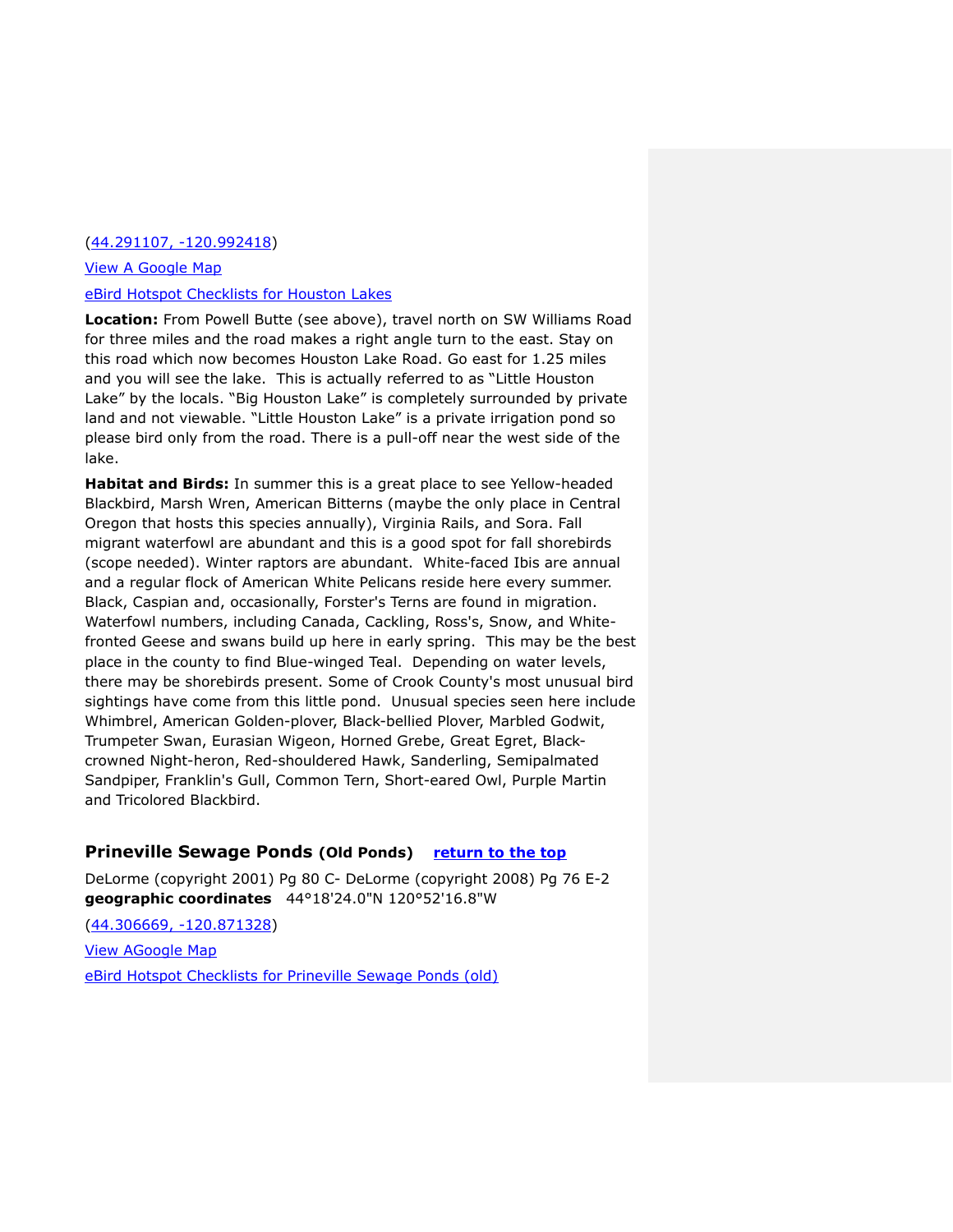**Location:** On the very western edge of Prineville, Hwy 126 crosses the Crooked River on a big bridge. The road to the sewer ponds (Hwy 370) heads NW just on the west side of the bridge. Leave Prineville on the O'Neil Hwy 370 and the main entrance to the (old) ponds is on the north side of the road about 0.5 miles from Hwy 126. (Click on "[View AGoogle Map](https://maps.google.com/maps/ms?msid=200542696373675968937.000462ea9375958e8704d&msa=0&ll=44.316602,-120.866604&spn=0.064236,0.132093)" for a very good view of both ponds.) Birders are welcome to visit during business hours (Mon-Fri 8:00 to 2:00) but make sure you don't block the road and make sure you are out before 2:00 so you don't get locked in. You must have permission to visit this site in off hours. You can obtain permission by emailing [Chuck Gates.](mailto:cgates326@gmail.com?subject=Prineville%20Sewer%20Ponds%20Access) A keypad lock restricts access to the ponds.

<span id="page-5-0"></span>**Habitat and Birds:** Several large ponds here normally have some open "water", even in the coldest months. These ponds support large numbers of ducks and a variety of shorebirds in the spring and fall. The habitat close to the river is excellent for migrants, sparrows and Black-crowned Night-Herons. Winter flocks consist of hundreds of Ring-necked Duck, American Wigeon, Common and Barrows Goldeneye, Ruddy Ducks, Buffleheads and Mallards. Look for both Cinnamon Teal and Blue-winged Teal in early to midsummer. There is an active heron rookery near the first pond and herons are here year-round. Shorebirds use these ponds in spring and fall. Common shorebirds include Killdeer, Wilson's Snipe, Western Sandpiper, Least Sandpiper, Baird's Sandpiper, Pectoral Sandpiper, Long-billed Dowitcher and Red-necked Phalarope. Common waders include American Avocet, Black-necked Stilt, both yellowlegs and an occasional White-faced Ibis. Riparian woodlands produce good warbler flocks along with Lazuli Bunting and Western Tanager to name a couple. Wood Ducks nest here as do Common Yellowthroat, Tree Swallows, Barn Swallows, Cliff Swallows and Killdeer. There is a large Banks Swallow colony here and Common Nighthawk feed here nightly in summer. Many rare birds have been reported from this location. Eurasian Wigeon, Surf Scoter, White-winged Scoter, Long-tailed Duck, Harlequin Duck, Red-breasted Merganser, Red-necked Grebe, Horned Grebe, Green Heron, Peregrine Falcon, Sanderling, Semipalmated Sandpiper, Stilt Sandpiper, Short-billed Dowitcher, Red Phalarope, Sabine's Gull, Franklin's Gull, Short-eared Owl, Red-eyed Vireo and Purple Martin have all been recorded.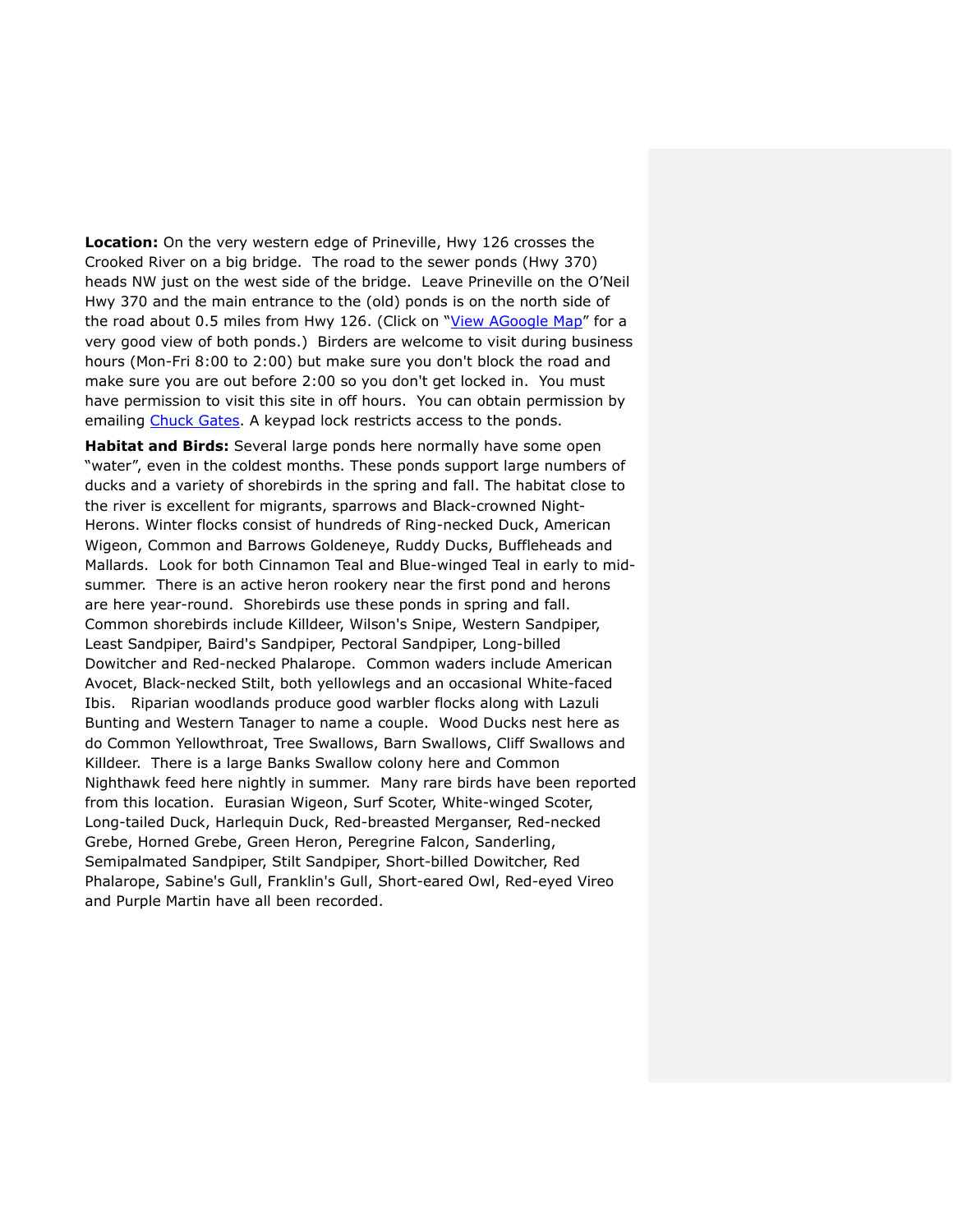# **Crooked River Wetlands [return to the top](#page-0-0)**

DeLorme (copyright 2001) Pg 80 C- DeLorme (copyright 2008) Pg 76 E-2 **geographic coordinates** 44°18'58.9"N 120°53'52.7"W

[\(44.316359, -120.897983\)](https://www.google.com/maps/place/44°18)

[View AGoogle Map](http://maps.google.com/maps/ms?ie=UTF8&hl=en&msa=0&msid=108036481085398338899.000462ea9375958e8704d&ll=44.310461,-120.842657&spn=0.050424,0.132179&z=14http://) 

[eBird Hotspot Checklists for Crooked River Wetlands](http://ebird.org/ebird/hotspot/L5987280)

[Crooked River Wetlands Checklist](https://drive.google.com/file/d/0BwlY-wfLN-fEUkVFUXpDV3lWbU0/view?usp=sharing)

[Crooked River Wetlands Map With Numbered Ponds](https://drive.google.com/file/d/0BwlY-wfLN-fEdzZmUDJXMVVscGM/view?usp=sharing)

**Location:** Leave Prineville north on the O'Neil Hwy 370 (leaves Hwy 126 just west of the bridge over the Crooked River) and travel NW for 2.1 miles to the Wetlands entrance.

**Habitat and Birds:** These ponds (opened in the spring of 2017) are part of the Prineville Sewage Treatment complex and are open to the public. Great lengths were taken to design ponds that would be bird friendly. There are big ponds, small ponds, deep ponds and shallow ponds. Some ponds have vegetation and some do not. This variety promises to make this location one of the best in Central Oregon. Shorebirds and waterfowl are the main attractions here but as the area matures, other species may be attracted to its diverse set of habitats.

# <span id="page-6-0"></span>**O'Neil Valley [return to the top](#page-0-0)**

DeLorme (copyright 2001) Pg 80 C-1 DeLorme (copyright 2008) Pg 76 D-1 **geographic coordinates** 44°19'49.6"N 121°05'17.3"W

# [\(44.330442, -121.088145\)](https://www.google.com/maps/place/44°19)

#### [View A Google Map](http://maps.google.com/maps/ms?hl=en&ie=UTF8&msa=0&msid=108036481085398338899.000462ec8259433e520e3&ll=44.442666,-121.03363&spn=0.402479,1.057434&z=11http://)

**Location:** Leave Prineville north on the O'Neil Hwy (leaves Hwy 126 just west of the bridge over the Crooked River). The entire valley is visible from this road to the east up to the junction with Lone Pine Road. Heavy truck traffic means there are few choice pull-outs that offer safe viewing opportunities but there are enough to make it worth the trip out (Especially try the area just east of Milepost  $744.333805, -121.045159$ ). This road will eventually take you to Redmond or Terrebonne, depending on which fork you take in the road.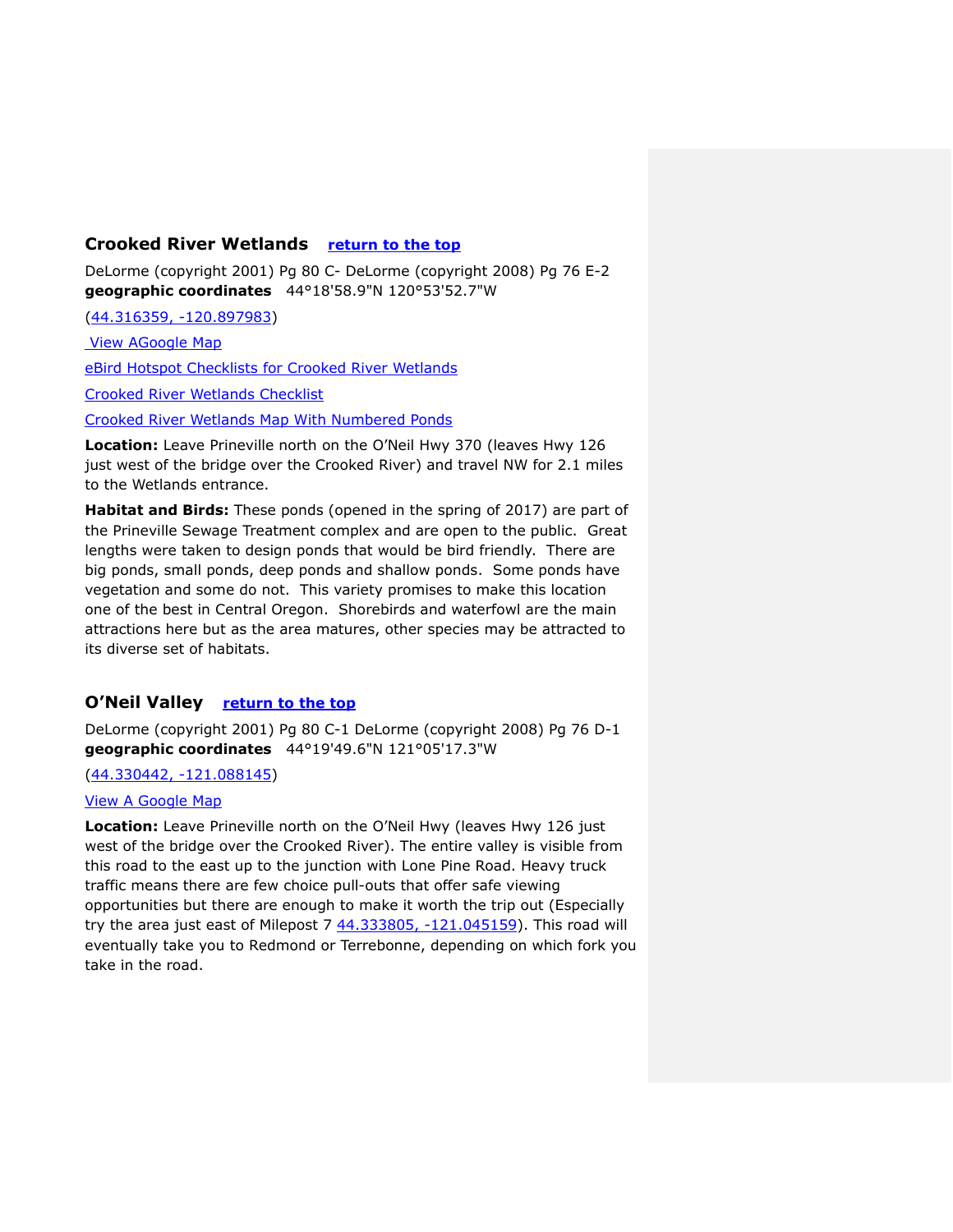**Habitat and Birds:** This valley is covered with agricultural fields, marshy lands and rough ground. Wintering raptors hunt this area and large flocks of Canada Geese group throughout the area (occasionally with Tundra Swans and Snow Geese). Golden Eagles are often seen soaring over the rim rock. When flooded, large numbers of ducks and the occasional Great Egret use the temporary pools. Tricolored Blackbirds nest near milepost 7 most years and can be found in winter flocks of mixed blackbirds.

# <span id="page-7-0"></span>**Elliott Lane [return to the top](#page-0-0)**

DeLorme (copyright 2001) Pg 80 C-1 DeLorme (copyright 2008) Pg 76 D-1 **geographic coordinates** 44°19'49.9"N 120°55'37.0"W

[\(44.330523, -120.926954\)](https://www.google.com/maps/place/44°19)

## [View A Google Map](http://maps.google.com/maps/ms?hl=en&ie=UTF8&msa=0&msid=108036481085398338899.000462ec8259433e520e3&ll=44.442666,-121.03363&spn=0.402479,1.057434&z=11http://)

**Location:** Leave Prineville north on the O'Neil Hwy (leaves Hwy 126 just west of the bridge over the Crooked River). Travel 4.0 miles to Elliott Lane. Turn right (north) to the main intersection. Turn left (west) and take this road to the gate and turn around.

**Habitat and Birds:** This farmland is famous for raptors and tricolored blackbirds. There is a big marsh here that should be scoped. When you get to the end of the road going west, check the marsh on your left for Tricolored blackbirds and the large rimrock in front of you for White-throated Swift. Bald Eagles nest here too. **The natives can be a little hostile here so be careful not to leave the road (no public land here beyond the road) and don't block the farmer's access to their property. This is a detour road for the local gravel company so watch for gravel trucks.**

# <span id="page-7-1"></span>**NORTH OF PRINEVILLE**

# <span id="page-7-2"></span>**Grizzly Mountain [return to the top](#page-0-0)**

DeLorme (copyright 2001) Pg 80 C-1 DeLorme (copyright 2008) Pg 76 D-1 **geographic coordinates** 44°26'13.1"N 120°57'17.4"W

[\(44.436960, -120.954821\)](https://www.google.com/maps/place/44°26)

[View A Google Map](http://maps.google.com/maps/ms?hl=en&ie=UTF8&msa=0&msid=108036481085398338899.000462ea3afeb853dd76c&ll=44.366569,-120.916214&spn=0.376495,1.056747&z=11)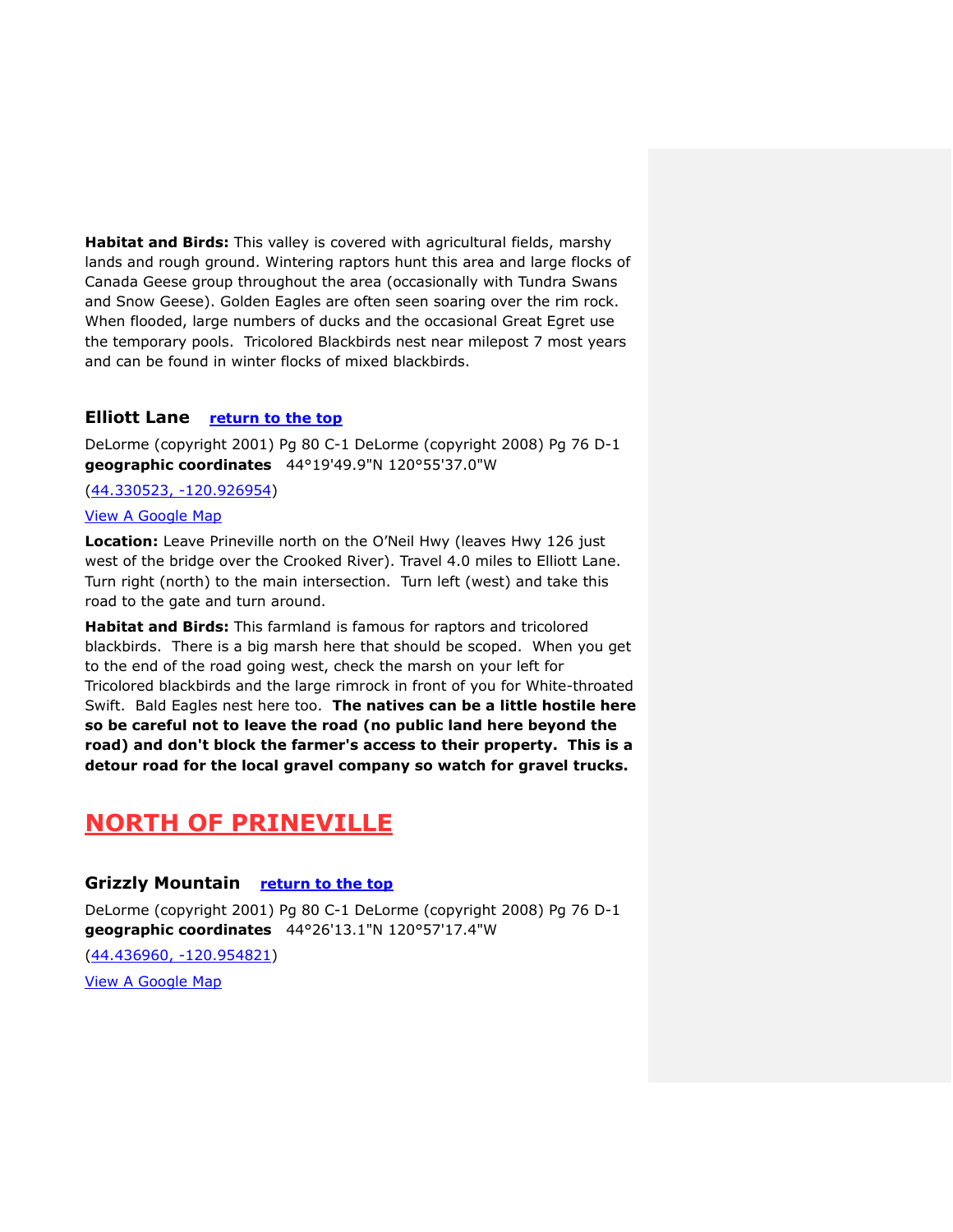**Location:** Between Madras and Prineville on Hwy 26. From Prineville (junctions of 126 and 26), travel 8.8 miles north on Hwy 26. Turn east on Grizzly Mountain Road. This becomes a graded and well-maintained dirt road leading to the communication towers at the summit. The distance to the top is roughly 3.5 miles. **This road is often impassible in the winter and early spring**. Passenger cars are adequate in summer (bumpy but you can make it) but 4-wheel drive is recommended if there is any chance of snow. This location offers one of the most stunning views in all of Oregon. Any summer visit to Prineville should include a trip up to the top of Grizzly.

**Habitat and Birds:** Often with the first real snow fall of the autumn, a few Gray Crowned Rosy-Finches can be located close to the summit. On the East side there are extensive pine and fir forests with Northern Pygmy-Owl. The cleared area at the summit is an excellent vantage spot to look for migrating raptors in the spring and fall and holds Mountain Bluebirds and Rock Wrens in the summer. Watch for Calliope Hummingbird, Gray Flycatcher, Ashthroated Flycatcher, and Green-tailed Towhee on the way up. Other forest species sometimes seen here include Mountain Chickadee, Red-breasted Nuthatch, Townsend's Solitaire, Cassin's Finch, Olive-sided Flycatcher, Hairy Woodpecker, Bushtit, Gray Flycatcher and many more. Rare birds seen here include Gray Partridge, Chukar, Sooty Grouse and Snow Bunting.

#### <span id="page-8-0"></span>**Barnes Butte Reservoir [return to the top](#page-0-0)**

DeLorme (copyright 2001) Pg 80 C-1 DeLorme (copyright 2008) Pg 76 D-2 **geographic coordinates** 44°20'02.2"N 120°49'26.8"W

[\(44.333946, -120.824109\)](https://www.google.com/maps/place/44°20)

[View A Google Map](http://maps.google.com/maps/ms?hl=en&ie=UTF8&msa=0&msid=108036481085398338899.000462eca0be47533e826&ll=44.325813,-120.835361&spn=0.097751,0.264187&z=13)

[eBird Hotspot Checklists for Barnes Butte Reservoir](http://ebird.org/ebird/hotspot/L809291)

**Location:** Leave Prineville north on Main St. Go 2.2 miles north of 3rd and Main Street in Prineville, turn east on Barnes Butte Road. Travel one mile east and the reservoir will be on the south side of the road. The main reservoir is viewed from the south side of the road at the base of the butte. **This is private land. There is no access and viewing must take place from the road.**

**Habitat and Birds:** A private fishing lake surrounded by marsh, agricultural fields and juniper. The cattail area to the north of the road offers fantastic views of breeding Yellow-headed Blackbird, Virginia Rail, Sora, Northern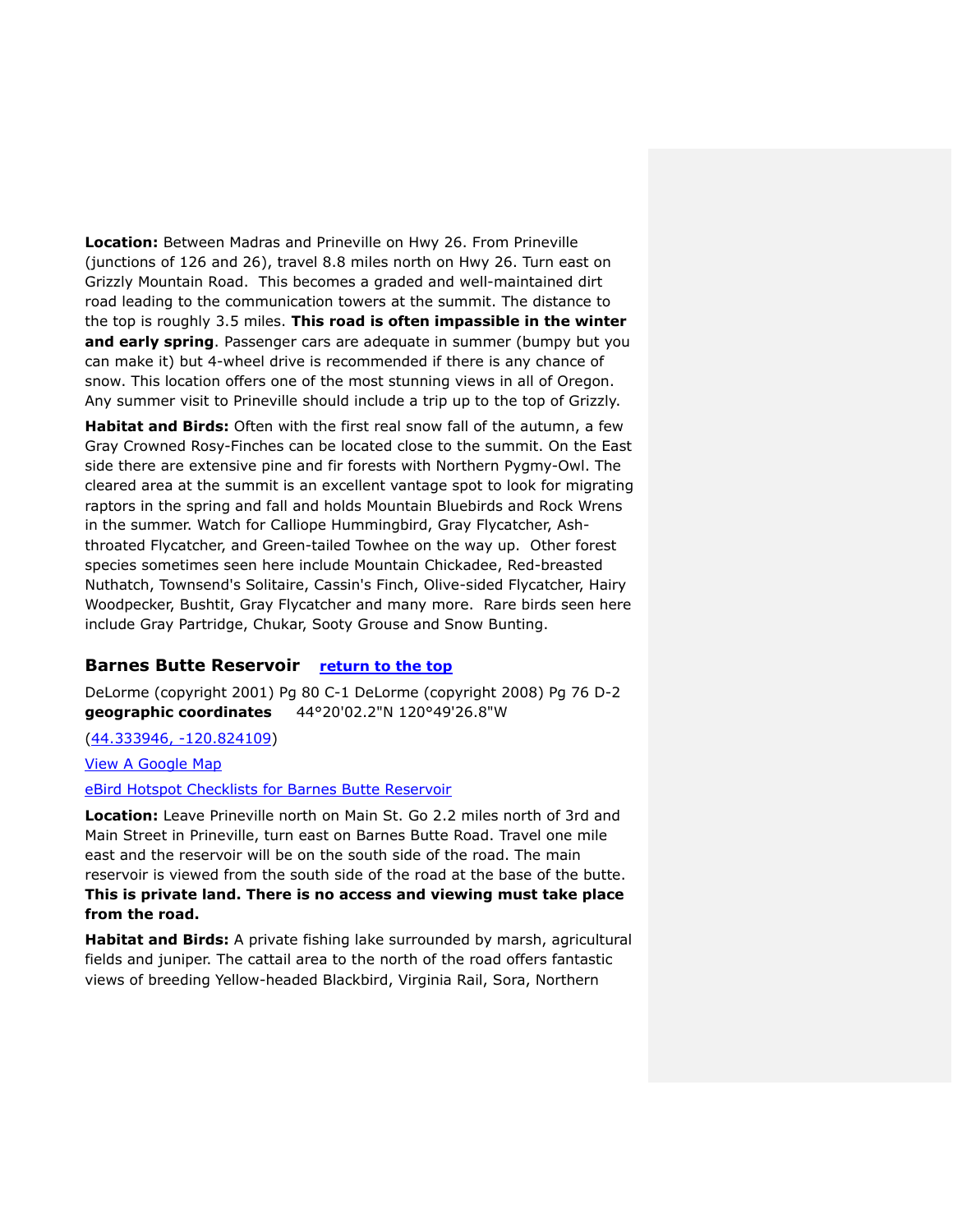Harrier, and Marsh Wren. The lake holds good numbers of wintering ducks along with Bald Eagle, Prairie Falcon, and other raptors. Check the marsh to the north side of the road for Tricolored Blackbird in May (not seen every year). On the road east of the lake, check the fence lines in winter for wintering sparrows (Harris's Sparrow and White-throated Sparrow have been seen here).

# <span id="page-9-0"></span>**Woodward Marsh [return to the top](#page-0-0)**

DelLorme C-1 DeLorme (copyright 2008) Pg 76 D-1 **geographic coordinates** 44°22'09.3"N 120°55'36.7"W [\(44.369243, -120.926861\)](https://www.google.com/maps/place/44°22)

## [View A Google Map](http://maps.google.com/maps/ms?hl=en&ie=UTF8&msa=0&msid=108036481085398338899.000462ecc9996329483f9&ll=44.335882,-120.893211&spn=0.195468,0.528374&z=12)

**Location:** From the Junction of 26 and 126 in Prineville, travel 5.1 miles NW on Hwy 26. Turn north on Woodward Road. The marsh is a 0.25 mile down this road. **This is private land. There is no access and viewing must take place from the road.**

**Habitat and Birds:** This marsh is one of the largest in the county. Marsh birds like Marsh Wren and Harrier are common. Virginia Rail nest here as do Wilson's Snipe. The main attraction is the Tricolored Blackbird. They nest here nearly every year in late may and early June.

# <span id="page-9-1"></span>**McKay Creek Loops A and B (Hwy 33 and 27) [return to the top](#page-0-0)**

DeLorme (copyright 2001) Pg 80 B,C-2 DeLorme (copyright 2008) Pg 76 D-2,3 **geographic coordinates** 44 22' 05" N 120 50' 47" W (Beginning of the loop)

#### [View A Google Map](http://maps.google.com/maps/ms?hl=en&ie=UTF8&msa=0&msid=108036481085398338899.000462ecf5789e87ecaf2&ll=44.414164,-120.62027&spn=0.780829,2.113495&z=10)

**Location:** Leave Prineville north on Main St. Travel three miles from the edge of town and N. Main becomes McKay Road (Forest Road 33). Stay on Hwy 33 and follow it until the pavement ends (the paved road becomes Hwy 27 just after entering the National Forest). This is approximately 25 miles. This road takes you into the Ochoco Mountains and stops can be made at your leisure. There are two big loops you can take here. Consult the link above and carry a good U.S. Forest Service map so you don't get lost. It's easiest just to go up this road until the pavement ends and then turn around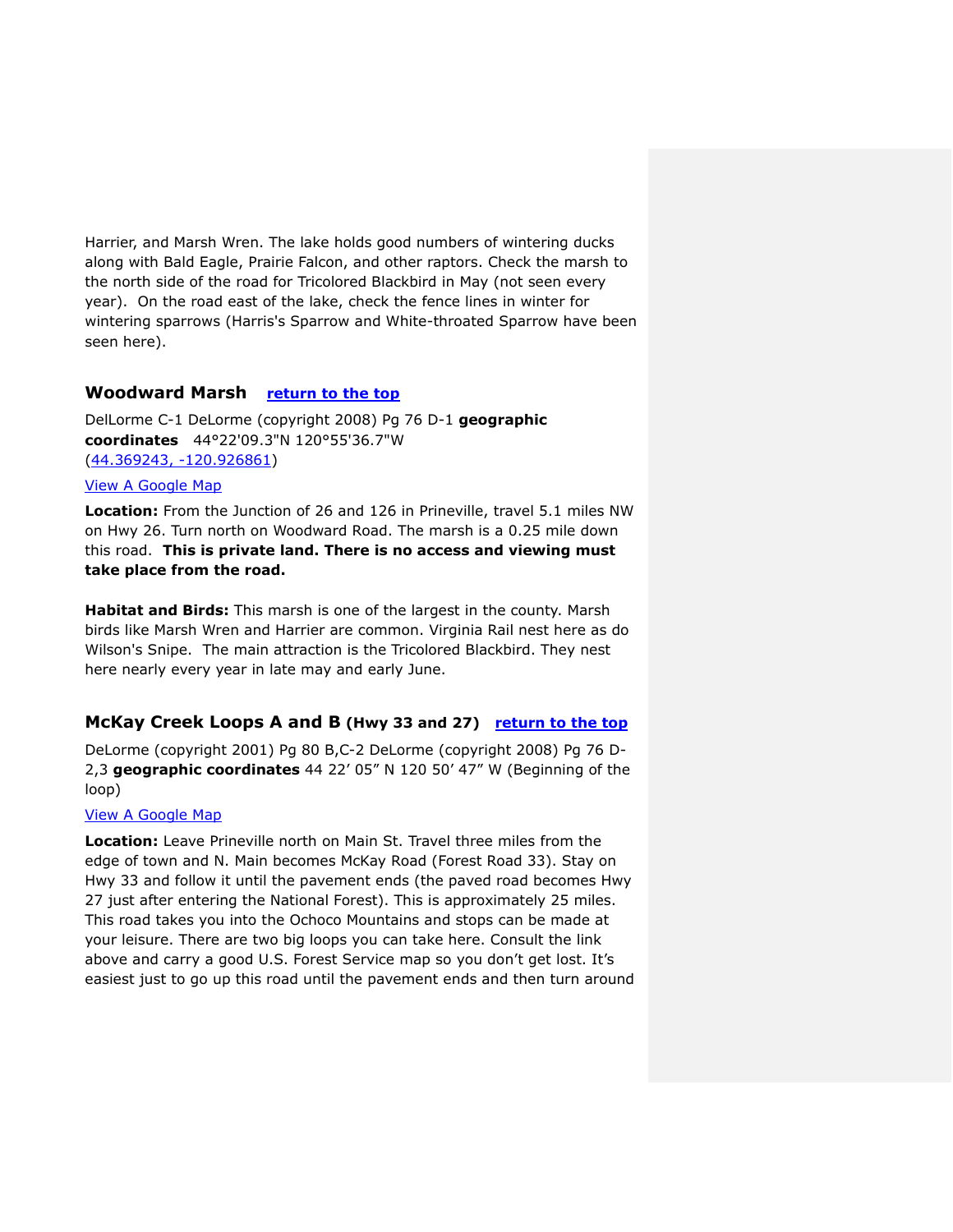and return the same way. There are many areas of insect-killed forest and forest clear-cuts. Side roads are abundant but a forest service map is necessary if you get too far off the pavement.

**Loop A McKay Creek** - Zero your odometer at the [Cemetery](#page-2-0) on Main Street in Prineville. Travel north on Main/McKay/FR 33 for 13.8 miles and turn right on the dirt road (this is still FR 33). Travel east for 4.8 miles to the Green Mt Trailhead and hike the trail if you feel like it [\(44.468010, -120.628518\)](https://www.google.com/maps/place/44°28). Continue east on FR33 for 5.9 miles to Mill Creek Road [\(44.458762, -](https://www.google.com/maps/place/44°27) [120.596515\)](https://www.google.com/maps/place/44°27). You can detour here to the nearby [Wildcat Campground.](#page-12-0) Turn south on Mill Creek Road and travel 10 miles to Hwy 26 (stop and check out [Ochoco Reservoir\)](#page-10-1) and head west back to Prineville.

**Loop B Little McKay Creek** - Zero your odometer at the [Cemetery](#page-2-0) on Main Street in Prineville. Travel north on Main/McKay/FR 33 for 13.8 miles where FR 33 splits off and becomes a dirt road. Stay on the pavement (now FR 27) and take this road north and east for 10.3 miles. Turn south on FR 3320 [\(44.500177, -120.582818\)](https://www.google.com/maps/place/44°30) and drive 5.0 miles to th Green Mt. Trailhead. Turn east on FR33 for 5.9 miles to Mill Creek Road [\(44.458762, -](https://www.google.com/maps/place/44°27) [120.596515\)](https://www.google.com/maps/place/44°27). You can detour here to the nearby [Wildcat Campground.](#page-12-0) Turn south on Mill Creek Road and travel 10 miles to Hwy 26 (stop and check out [Ochoco Reservoir\)](#page-10-1) and head west back to Prineville.

**Habitat and Birds:** Pine forest, that includes mixed conifer forest and some riparian areas. Mountain birds are abundant here. Northern Pygmy-Owl, Northern Saw-whet, and Flammulated Owl are here in summer. Mountain Quail can be found infrequently along with Ruffed and Dusky Grouse. There is a large burn at the top (although it produces some woodpeckers, it is getting old and is not as productive as it once was). This is often the most productive Crook County mountain route in the summer.

# <span id="page-10-0"></span>**EAST OF PRINEVILLE**

# <span id="page-10-1"></span>**Ochoco Reservoir [return to the top](#page-0-0)**

DeLorme (copyright 2001) Pg 80 C-2 DeLorme (copyright 2008) Pg 76 E-2 **geographic coordinates Ochoco Dam on west side of the lake** 44°17'58.9"N 120°43'22.3"W [\(44.299691, -120.722869\)](https://www.google.com/maps/place/44°17)

[View A Google Map](http://maps.google.com/maps/ms?hl=en&ie=UTF8&msa=0&msid=108036481085398338899.000462f153f4daa3ac04a&ll=44.300019,-120.676746&spn=0.097794,0.264187&z=13)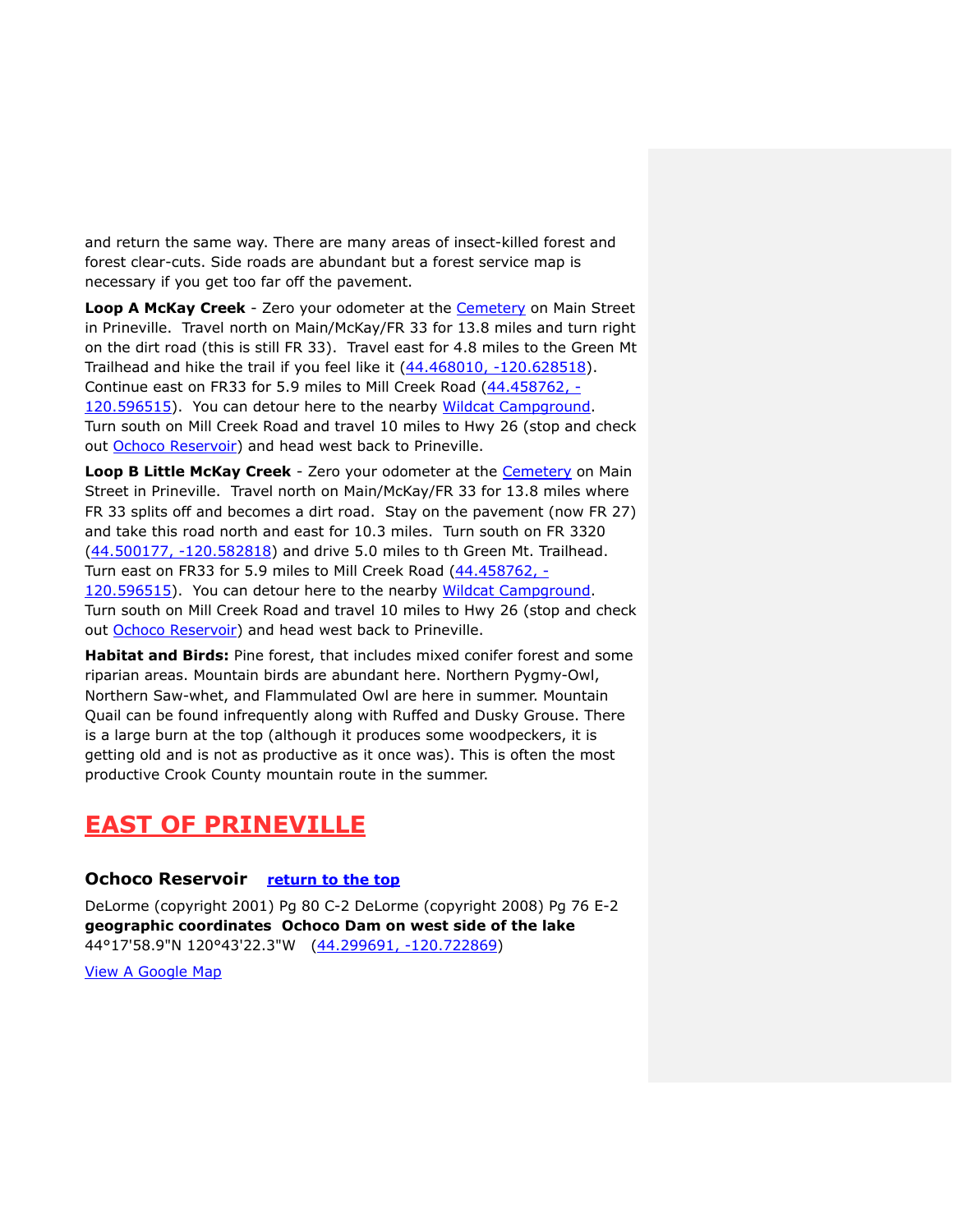#### [eBird Hotspot Checklists for Ochoco Reservoir](http://ebird.org/ebird/hotspot/L454015)

**Location:** Start from the center of Prineville (N. 3rd and N. Main). The reservoir dam is off Hwy 126 on the south side of the road 6.1 miles from N. 3rd and N. Main in Prineville. It can be viewed from several pullouts. Check out the county park that offers views of the lake, restrooms, and an area of juniper forest that often has Red-breasted Sapsucker in the winter. The best viewing is on the eastern end of the reservoir. Spring brings water levels right up to the road. Fall water levels drop and allow for good shore-birding.

**Habitat and Birds:** A large lake with surrounding rim rock. The reservoir can hold good numbers of waterfowl, including Common Loon and Western Grebe. Clark's Grebes occasionally nest. In the summer, California Gull numbers build up, along with Caspian Terns, Great-blue Herons, and American White Pelicans. As water levels drop, shorebirds can be seen (at some distance) on the mud flats. Scan the rimrock for Golden and Bald Eagles. Black, Caspian and Forster's Terns are annual. Unusual birds seen here include Cackling Goose, Ross's Goose, Trumpeter Swan, Eurasian Wigeon, Long-tailed Duck, Red-breasted Merganser, Mountain Quail, Redthroated Loon, Pacific Loon, Horned Grebe, Red-necked Grebe, Great Egret, Red-shouldered Hawk, Ruddy Turnstone, Black Turnstone, Red Knot, Sanderling, Semipalmated Sandpiper, Short-billed Dowitcher, Sabine's Gull, Franklin's Gull, Herring Gull, Lapland Longspur and Bobolink.

# <span id="page-11-0"></span>**Mill Creek Road [return to the top](#page-0-0)**

DeLorme (copyright 2001) Pg 80 C-2 DeLorme (copyright 2008) Pg 76 D-3 **geographic coordinates** 44°19'04.5"N 120°40'01.1"W [\(44.31792, -120.66696\)](https://www.google.com/maps/place/44°19)

[View A Google Map](http://maps.google.com/maps/ms?hl=en&ie=UTF8&msa=0&msid=108036481085398338899.000462f163f178d3b119a&ll=44.378349,-120.603104&spn=0.390654,1.056747&z=11)

#### [eBird Hotspot Checklists for Mill Creek Road](http://ebird.org/ebird/hotspot/L1658141)

**Location:** Nine miles east of Prineville on Hwy 26 and 2.9 miles east of the Ochoco Reservoir Dam (see directions above), is Mill Creek Road. This road is flanked by private property on all sides but transitions into the Ochoco National Forest and is good for forest birds. This road is 10 miles long and ends at Wildcat Campground. If you travel the whole length of this road, you can't miss Stein's Pillar. This rock formation is one of the most spectacular in Central Oregon. A good side road runs west just as the pavement ends at 5.3 miles. A good loop can be made if, instead of going back into Wildcat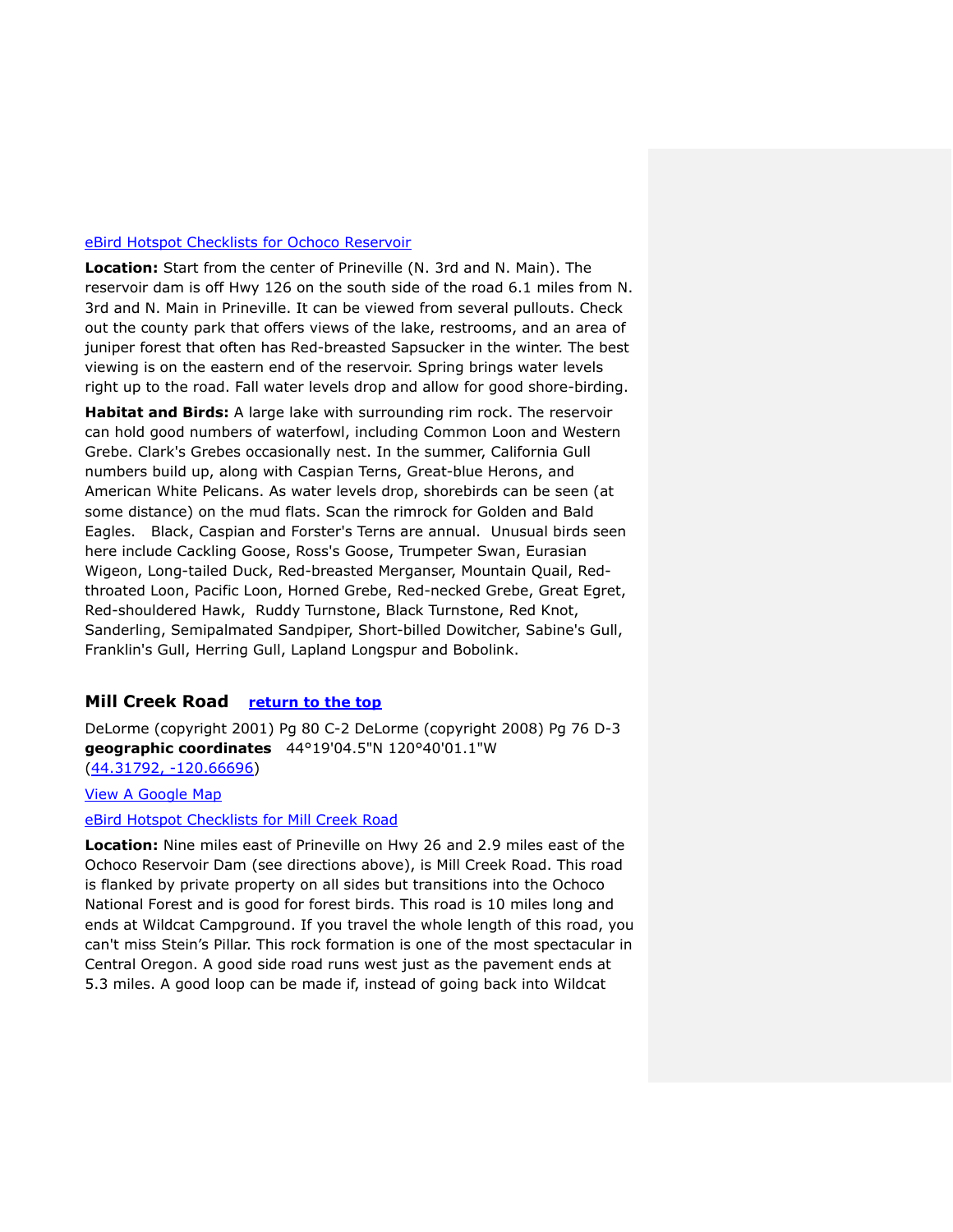Campground, you continue on the main road into the mountains. This is Forest Road 33 and will take you back to Prineville after a productive 20-mile drive.

**Habitat and Birds:** The road follows Mill Creek as it comes out of the Ochoco Mountains. Farmland straddles the river for several miles and junipers can by found to the west. The pavement ends after a few miles but the dirt road is well maintained. Bushtits and Ash-throated Flycatchers like the junipers near the beginning of this road. Pygmy Nuthatches and Western Bluebirds prefer the middle sections. White-headed Woodpecker, Red Crossbill, Winter Wren, and Cassin's Finch are common. Check the bridges for American Dipper. Northern Pygmy-Owl can often be found with a little "tooting". This is one of the best places in the county to find Calliope Hummingbird.

# <span id="page-12-0"></span>**Wildcat Campground [return to the top](#page-0-0)**

DeLorme (copyright 2001) Pg 80 C-2 DeLorme (copyright 2008) Pg 76 D-3 **geographic coordinates** 44°26'29.4"N 120°34'34.4"W

#### (44.4415, [-120.57623\)](https://www.google.com/maps/place/44°26)

#### [View A Google Map](http://maps.google.com/maps/ms?hl=en&ie=UTF8&msa=0&msid=108036481085398338899.000462f163f178d3b119a&ll=44.378349,-120.603104&spn=0.390654,1.056747&z=11)

**Location:** At the end of Mill Cr. Road 10 miles north of the Junction of Hwy 26 and Mill Cr. Road (see directions for Mill Cr. Road above).

<span id="page-12-1"></span>**Habitat and Birds:** This is one of the most accessible locations for birding the Ochoco Mountains. This campground is primitive with no electrical hookups. Well ventilated pit toilets are present and the birding is good. From the north end of the campground, you can take a trail into the Wildcat Wilderness. Mountain Quail can sometimes be found here and the riparian area along the trail is good for passerines like Black-headed Grosbeak and MacGillivray's Warbler. Veery and Swainson's Thrush have been seen here and just about any Central Oregon woodpecker could show up. Winter Wrens sing from inside the campground and American Dipper are often nesting under the bridge.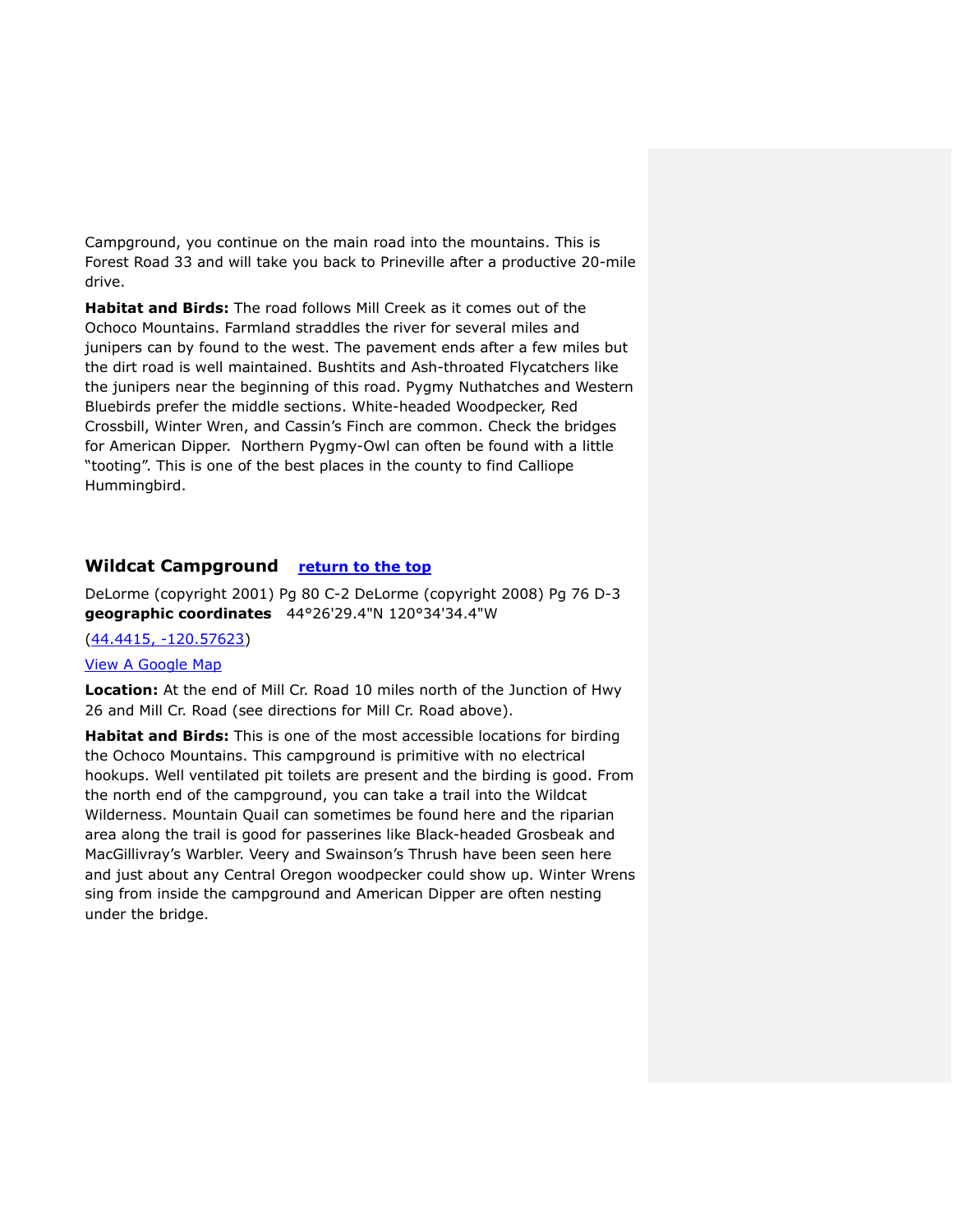#### **Ochoco NFR 33 Loop [return to the top](#page-0-0)**

DeLorme (copyright 2001) Pg 80 C-2 DeLorme (copyright 2008) Pg 76 D-3 **geographic coordinates** 44°26'23.5"N 120°34'56.1"W **(**44.439849, -120.582255**)**

# [View A Google Map](http://maps.google.com/maps/ms?hl=en&ie=UTF8&msa=0&msid=108036481085398338899.000462f163f178d3b119a&ll=44.378349,-120.603104&spn=0.390654,1.056747&z=11)

**Location:** Near the end of Mill Cr. Road 10 miles north of the Junction of Hwy 26 and Mill Cr. Road (see directions for Mill Cr. Road above), NFR 33 veers west (left) and climbs into the deeper mountains. Take this road west for 4.3 miles to Harvey Gap. Continue west on NFR 33 for 4.8 miles to the pavement on NFR 27. You can turn left at the pavement and return to Prineville.

**Habitat and Birds:** This is mainly a summer route. The first half of this route follows the west fork of Mill Creek through riparian habitat and mixed forest. After Harvey Gap, the road follows McKay Creek through similar habitat. Warbling and Cassin's Vireos are abundant along with the normal chickadees and nuthatches. This can be the best place in the county to find Pacific-slope Flycatcher. Woodpeckers are plentiful and Western Tanagers are abundant. Just about any forest bird found in the county can turn up here.

### <span id="page-13-0"></span>**Ochoco Ranger Station [return to the top](#page-0-0)**

DeLorme (copyright 2001) Pg 80 C-3 DeLorme (copyright 2008) Pg 76 D-4 **geographic coordinates** 44°23'49.0"N 120°25'30.1"W

[\(44.396957, -120.425021\)](https://www.google.com/maps/place/44°23)

[View A Google Map](http://maps.google.com/maps/ms?hl=en&ie=UTF8&msa=0&msid=108036481085398338899.000462f18c98256ba78ee&ll=44.380803,-120.528259&spn=0.752805,2.113495&z=10)

[eBird Hotspot Checklists for Ochoco Ranger Station](http://ebird.org/ebird/hotspot/L1658189)

**Location:** Leave Prineville east on Hwy 26. Go 10.3 miles past the dam at Ochoco Reservoir. Turn right on the 23 Road and go east nine miles and follow the signs to the ranger station. Though the ranger station itself has closed, the campground is still open. and camping is available at about \$10 per night. Sites are limited. Birding along the creek and in the big grassy area between the creek and the paved road is especially good.

**Habitat and Birds:** The Ranger Station has been dismantled but the habitat remains in and around the campground. Riparian areas and mixed conifers.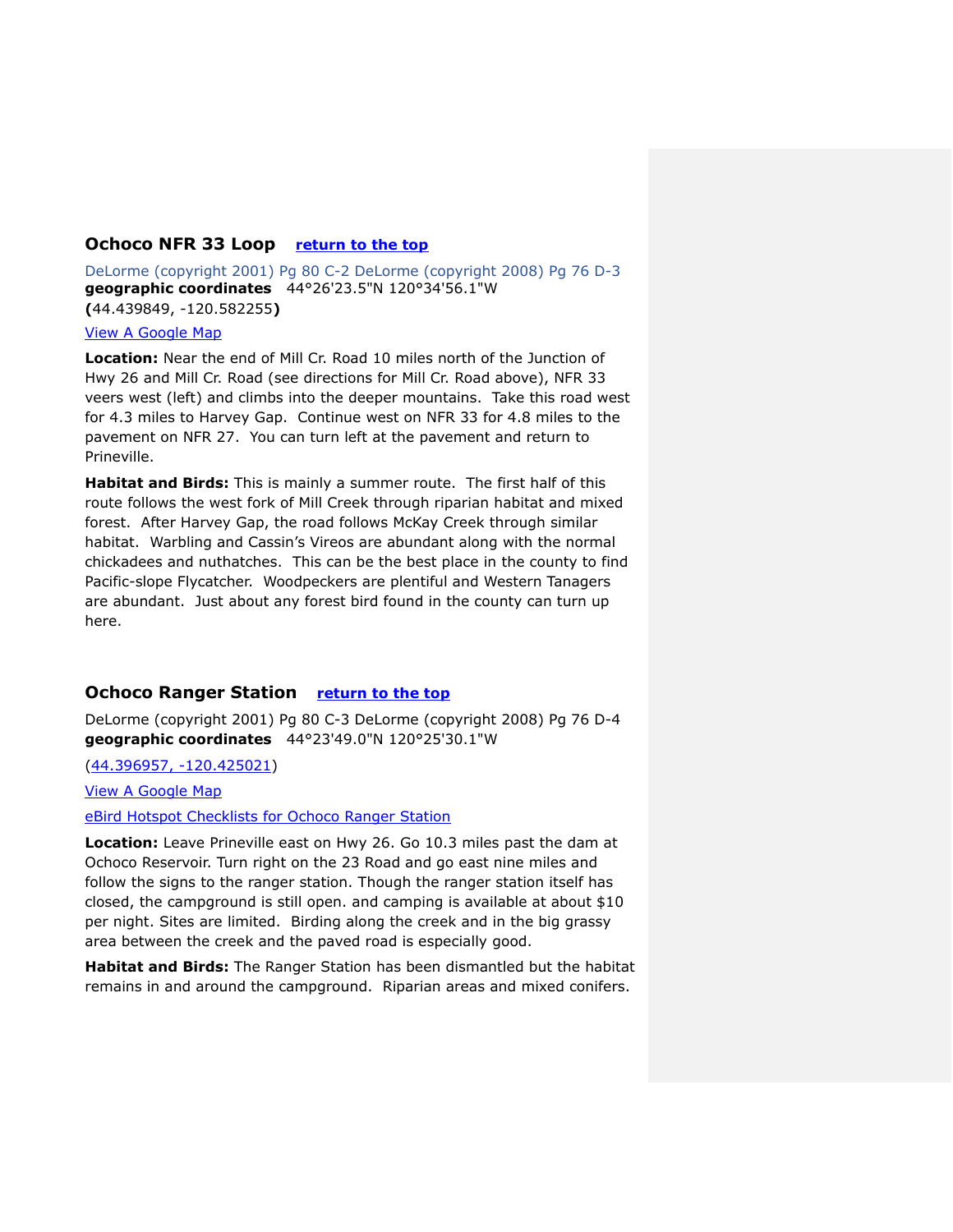This area holds all the common forest birds. Hammonds and Dusky Flycatchers can both be found here and the meadow near the station is good for Lazuli Bunting and Calliope Hummingbird Northern Pygmy-Owls frequent the pines as do White-headed Woodpeckers and Red-naped Sapsuckers. Listen for the chattering of Red Crossbills. This location was famous for having nesting Veery for several years, but that species has not nest at this location since 2005. In 2012, the USFS closed the ranger station, and it is now mostly just a campground.

### <span id="page-14-0"></span>**Walton Lake [return to the top](#page-0-0)**

DeLorme (copyright 2001) Pg 80 C-3 DeLorme (copyright 2008) Pg 76 D-4 **geographic coordinates** 44°26'05.5"N 120°20'15.6"W

[\(44.434855, -120.337653\)](https://www.google.com/maps/place/44°26)

#### [View A Google Map](http://maps.google.com/maps/ms?hl=en&ie=UTF8&msa=0&msid=108036481085398338899.000462f1a778dc4fc6794&ll=44.388164,-120.423889&spn=0.390588,1.056747&z=11)

**Location:** From Prineville, go 25 miles east to Ochoco Ranger Station (see above). Just past the ranger station, turn left (north) and go seven miles NE of Ranger Station on Forest Road #22. Look for the signs.

**Habitat and Birds:** Lake surrounded by forest. This is an excellent area for woodpeckers, Northern Pygmy-Owl and Grouse (both Ruffed and Dusky). All the forest birds are present here. Hermit Thrushes nest here and Townsend's Warblers are abundant. The campground can be good but is often full of humans. The roads adjacent to the lake provide the best birding. County listers beware: this lake is right on the border with Wheeler County.

# <span id="page-14-1"></span>**Independent Mine and Lookout Mountain Trail [return to the](#page-0-0)  [top](#page-0-0)**

DeLorme (copyright 2001) Pg 80 C-3 DeLorme (copyright 2008) Pg 76 D-4 **geographic coordinates** 44°20'32.5"N 120°21'19.3"W

[\(44.342376, -120.355368\)](https://www.google.com/maps/place/44°20)

#### [View A Google Map](http://maps.google.com/maps/ms?hl=en&ie=UTF8&msa=0&msid=108036481085398338899.000462f1d25f2e7ba9065&ll=44.368029,-120.45084&spn=0.390722,1.056747&z=11)

**Location:** From Prineville, go 25 miles east to Ochoco Ranger Station (see above), from Ochoco Ranger Station, take Road 42 6.5 miles to the mine entrance. Watch for the sign on your right. Turn onto the dirt road that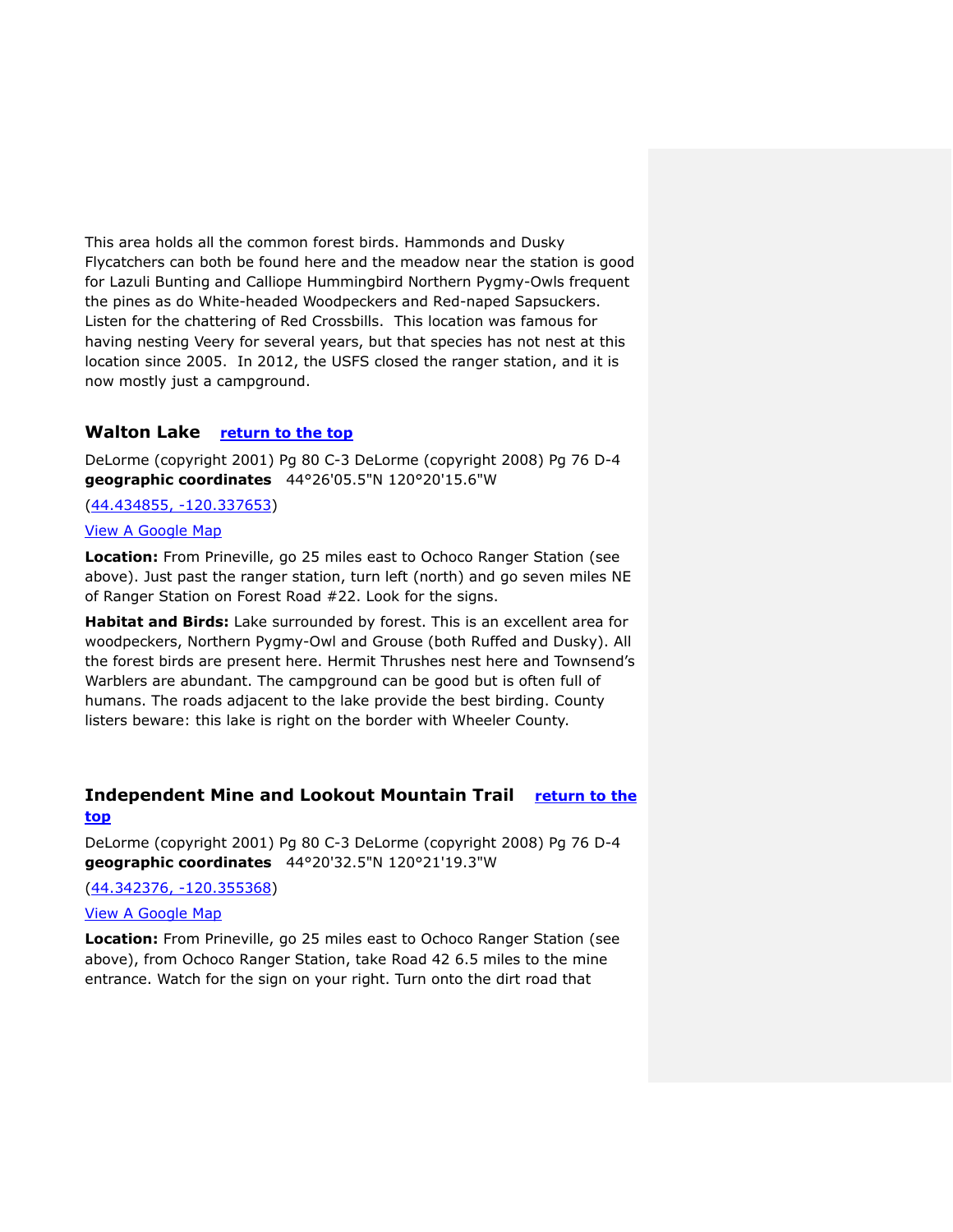accesses the mine. This road is closed in winter. The mine is an old cinnabar mine and the road is blocked to the mine itself. A 0.25-mile hike to the mine can be productive and there is a short trail that runs out and back east of the mine. Continue on birding past the mine on the road and you will come to the Lookout Mountain Trailhead. This 4-mile trail leads to the highest parts of the Ochocos and has produced Pine Grosbeaks (only once), Dusky Grouse, and Gray-crowned Rosy-Finch (look for snow fields).

**Habitat and Birds:** Many forest birds are common here. Lincoln's Sparrow and Macgillivray's Warbler nest here as does Warbling Vireo. Woodpeckers and finches can be found. Pileated Woodpecker and Ruffed Grouse are often heard at the junction of road 42 and the Independent Mine Road. Northern Saw-whet Owls and Flammulated Owls have been heard from this location.

# <span id="page-15-0"></span>**Big Summit Prairie [return to the top](#page-0-0)**

DeLorme (copyright 2001) Pg 80 C-3 DeLorme (copyright 2008) Pg 76 D-5 **geographic coordinates** 44°19'41.1"N 120°10'48.8"W

### [\(44.328083, -120.180213\)](https://www.google.com/maps/place/44°19)

[View A Google Map](http://maps.google.com/maps/ms?hl=en&ie=UTF8&msa=0&msid=108036481085398338899.000462f1f838af4498e18&ll=44.352332,-120.334625&spn=0.390827,1.056747&z=11)

#### [eBird Hotspot Checklists for Big Summit](http://ebird.org/ebird/hotspot/L2301140) Prairie

**Location:** Take Hwy 26 East from Prineville, approximately 18 miles and turn right onto County Road 123. Continue another eight miles to Ochoco Ranger Station, then just past the station, bear right at the "Y" on FS Road 42. Continue on Road 42 to Big Summit Prairie (about 6 miles). The map looks pretty confusing but just stay on the pavement and you will come to Big Summit Prairie. Most of the prairie is private land but it can be viewed from the road. Don't cross any fences and you should be fine. With a good Forest Service map, you can take several good side roads and explore. Make sure you take the Round Prairie Road south of Big Summit Prairie. This road has several Aspen groves that are great for woodpeckers in late spring and early summer (Williamson's and Red-naped Sapsucker are easy to find in these groves as are Mountain Bluebirds and others).

**Habitat and Birds:** Forest and grassland. This is an excellent area for butterflies, wildflowers, and birds. The prairie blooms in spring and the wildflower show is spectacular. Sandhill Cranes can be scoped from the road and several species of woodpeckers can be found along the prairie edges. Many pine-loving bird species are abundant. Upland Sandpipers used to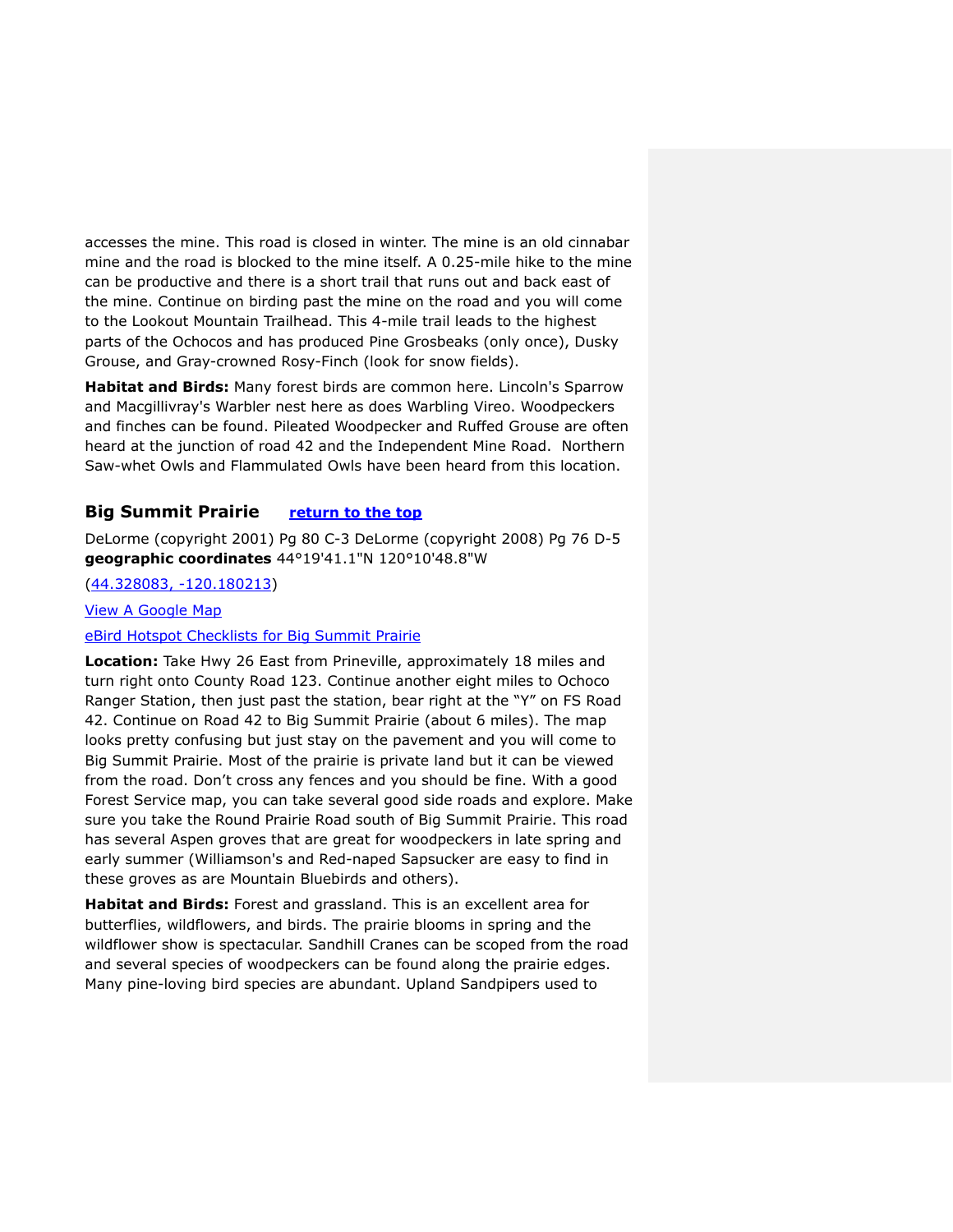frequent this prairie but have not been seen for decades. Listen for the ubiquitous Brown Creeper. The surrounding forest is great for woodpeckers and flycatchers.

# <span id="page-16-0"></span>**SOUTH OF PRINEVILLE**

## <span id="page-16-1"></span>**Eagle Rock [return to the top](#page-0-0)**

DeLorme (copyright 2001) Pg 80 D- DeLorme (copyright 2008) Pg 76 E-3 **geographic coordinates** 44°11'46.5"N 120°38'58.9"W

[\(44.196261, -120.649705\)](https://www.google.com/maps/place/44°11)

#### [View A Google Map](http://maps.google.com/maps/ms?hl=en&ie=UTF8&msa=0&msid=108036481085398338899.000462f25efa624626861&ll=44.193036,-120.696487&spn=0.391888,1.056747&z=11)

**Location:** Leave Prineville south on Combs Flat Rd at the east end of Prineville. This becomes the Paulina Hwy 380. After about 12 miles the road descends down a hill toward the Crooked River. Midway down, look for the large crag/ pinnacle on the west side of the road. This is Eagle Rock.

**Habitat and Birds:** Rocky crag and juniper forest. White throated Swifts breed here. Bullock's Orioles and Canyon Wrens are vocal in summer, and Mountain Quail are sometimes heard here year round. Between March and October, you can almost always find a Say's Phoebe here. Both Red-tailed Hawks and Great Horned Owls nest in the cracks in this rock. While descending along the Paulina Hwy toward Eagle Rock, stop and listen for Green-tailed Towhee on the hillsides. You can hear Common Poorwill here in the evenings (especially upslope from this rock around milepost 10).

# <span id="page-16-2"></span>**North Shore Rd and Prineville Reservoir [return to the top](#page-0-0)**

DeLorme (copyright 2001) Pg 80 D-2 DeLorme (copyright 2008) Pg 76 E-3 **geographic coordinates North Shore Road** 44 10' 42" N 120 37' 32" W [\(44.17912, -120.62619\)](https://www.google.com/maps/place/44°10) **Prineville Reservoir State Park** 44°07'49.6"N 120°43'23.0"W [\(44.130436, -120.723055\)](https://www.google.com/maps/place/44°07) [View A Google Map](http://maps.google.com/maps/ms?hl=en&ie=UTF8&msa=0&msid=108036481085398338899.000462f25efa624626861&ll=44.193036,-120.696487&spn=0.391888,1.056747&z=11) [eBird Hotspot Checklists for North Shore Road](http://ebird.org/ebird/hotspot/L2301090)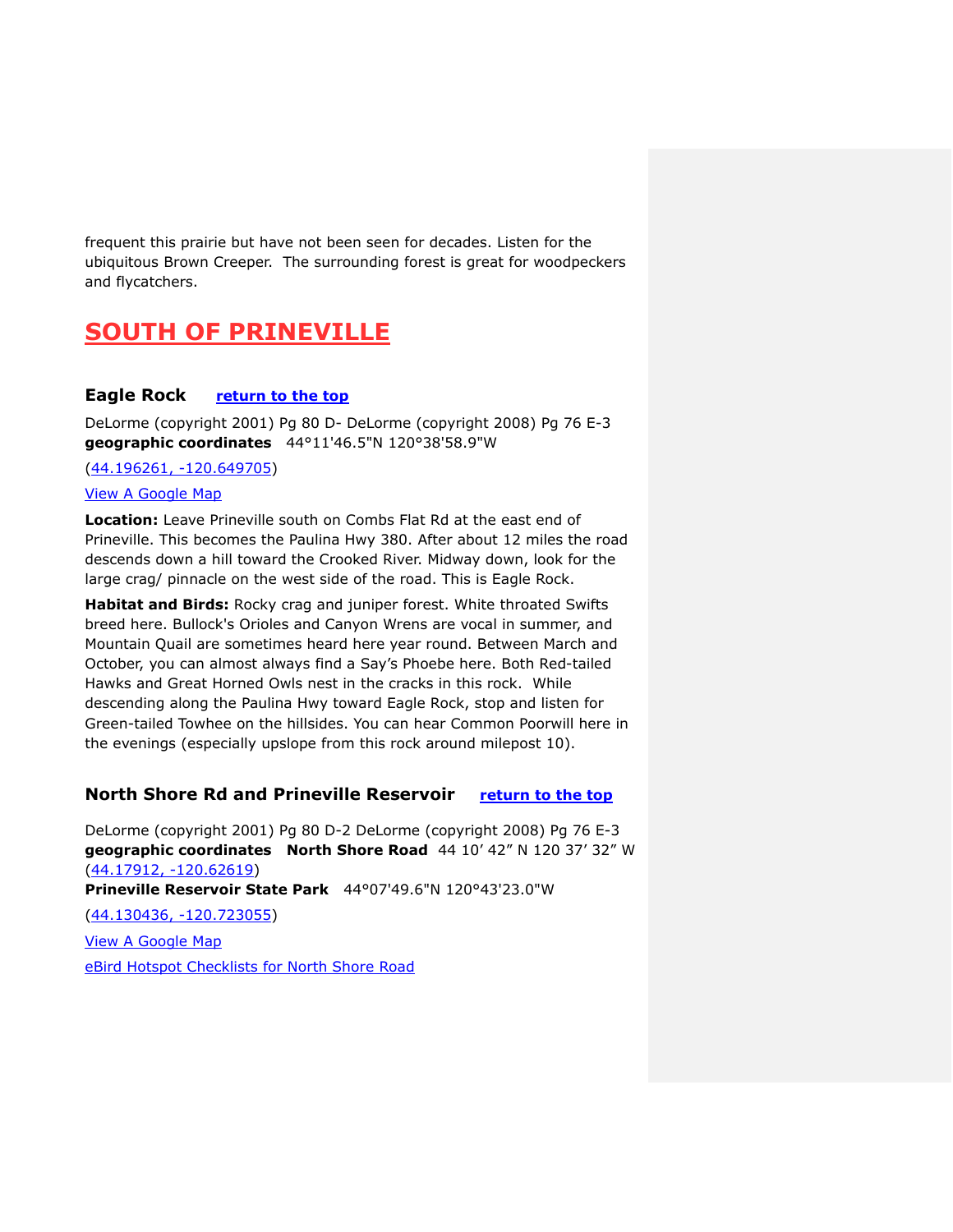#### [eBird Hotspot Checklists for Prineville Reservoir](http://ebird.org/ebird/hotspot/L1659790)

**Location:** Leave Prineville south on Combs Flat Road at the east end of Prineville. This becomes the Paulina Hwy380. From the junction of Combs Flat Road and Hwy 126, it's 16.3 miles to North Shore Road After about 12 miles the road descends down a hill. Past [Eagle Rock,](#page-16-1) at the base of the hill, an un-graded road takes off to the right (west). This is North Shore Road. **It can become impossible to cross after heavy rains due to mud**. The road is closed from mid Nov – mid April. Prineville Reservoir State Park, further to the west, can be accessed either by following North Shore Road or by taking the Juniper Canyon Road off Combs Flat Road just south of Prineville (follow the signs). Take the paved road to Jasper Point State Park and Prineville Reservoir State Park. Both can yield good birds in winter.

**Habitat and Birds:** Open water, riparian scrub and juniper. This is simply one of the best places to bird in Crook County (except in winter and early spring until the willows leaf out). The riparian area close to the Crooked River is excellent for migrants, and often has a few Blue-gray Gnatcatchers in early August. Large numbers of warblers and flycatchers can be found along the river (North Shore Road). In the fall, Long-eared Owls roost in the willows (they are actually here year-round), and you might find Blackcrowned Night-Herons, White-faced Ibis, American White Pelican, and many shorebirds. In spring, both Chukar and Mountain Quail can be found along this road. In October large numbers of Sparrows and American Pipits can be found. Blue-gray Gnatcatchers are seen her annually in August and early September. The lake often hosts Common and Pacific Loons and good numbers of ducks in late fall. Check with the camp host at Prineville Reservoir and they will tell you about the nesting Great Horned Owls. Prineville Reservoir is good for waxwings and Red-breasted Sapsuckers in winter. Pinyon Jays and Clark's Nutcrackers can be found anytime. Summer nesters include Yellow-breasted Chat, Bullock's Oriole, Spotted Sandpiper, Western Grebe, Bushtit, Canyon and Rock Wren, Black-throated Gray Warbler, Lazuli Bunting and many more. Unusual birds seen at this location include Blue-winged Teal, Greater Scaup, Wild Turkey, Horned Grebe, Great Egret, Red-shouldered Hawk, Peregrine Falcon, Sanderling, Bewick's Wren, Black-and-white Warbler, Rose-breasted Grosbeak and Clay-colored Sparrow.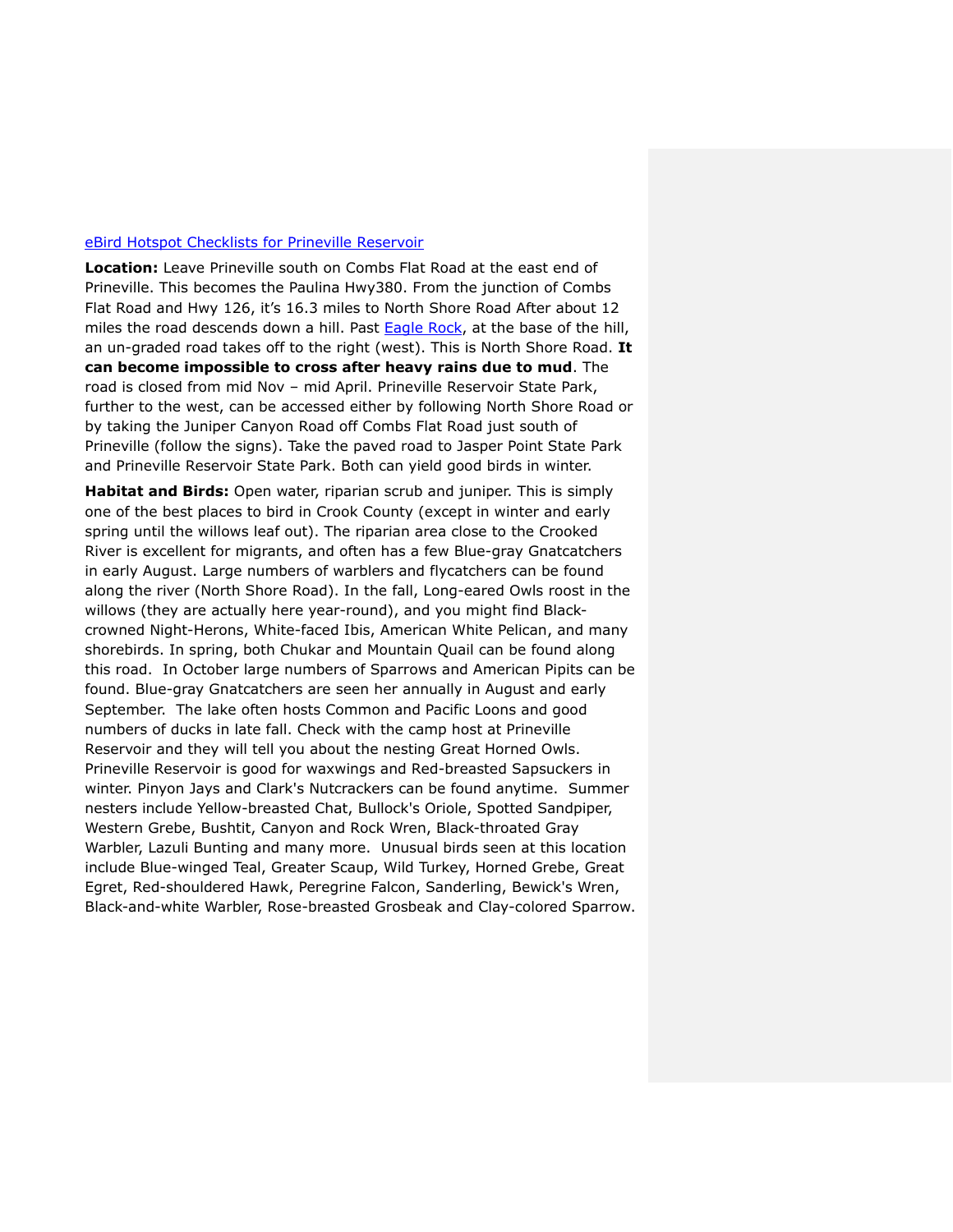# <span id="page-18-0"></span>**Paulina and Paulina Valley [return to the top](#page-0-0)**

DeLorme (copyright 2001) Pg 81 D-5 DeLorme (copyright 2008) Pg 77 E,F-6 **geographic coordinates Paulina** 44°07'58.4"N 119°57'49.8"W [\(44.132877, -119.963826](https://www.google.com/maps/place/44°07) ) **Paulina Valley** 44° 09' 39" N 119° 59' 23" W [\(44.159686, -119.986707\)](https://www.google.com/maps/place/44°09)

#### [View A Google Map](http://maps.google.com/maps/ms?hl=en&ie=UTF8&msa=0&msid=108036481085398338899.000462f2b5eb5acc1fba6&ll=44.14871,-120.168457&spn=0.755783,2.113495&z=10)

**Location:** This is located in the far eastern part of the county. However, if you want a big Crook County list, you have to come to this part of the county. From Prineville, take Combs Flat Road SE out of town. This road becomes Oregon Road 380 but the locals call it the Paulina Highway. Travel 57 miles to Paulina. To access Paulina Valley, go north out of Paulina (there's only one dirt road) from the Paulina Store. Cross Road 380 and continue on the dirt road as it swings to the east. This road will climb up over a bluff. From the top, you can see Rabbit Valley Reservoir to the west and Paulina Valley Reservoir to the north. Rabbit Valley Reservoir is inaccessible (see Gutierrez Ranch). Take the dirt road down into Paulina Valley. This road is a public road but it travels through a private ranch and the reservoir is on private property. Please bird from the road.

**Habitat and Birds:** Check out the small community of Paulina for migrants and winter sparrows. Paulina Valley is the main destination here. The habitat and birds are similar to Gutierrez Ranch in the spring. On both sides of the road, the land is private so you must stay on the road. Black Terns are common in summer and Burrowing Owls can occasionally be seen. Shrikes are found year round and waterfowl are abundant in spring. Early spring finds plenty of Long-billed Curlew to the flooded fields. Take a spotting scope for Paulina Valley Reservoir. This is a great spot in the spring and early summer for waders and Bald Eagles. The reservoir dries up in mid- summer and early fall, so it is not productive until spring.

# **Rager Ranger Station [return to the top](#page-0-0)**

DeLorme (copyright 2001) Pg 81 C-5 DeLorme (copyright 2008) Pg 77 E-7 **geographic coordinates** 44°14'01.1"N 119°44'04.8"W [\(44.23363, -119.73466\)](https://www.google.com/maps/place/44°14)

[View A Google Map](http://maps.google.com/maps/ms?hl=en&ie=UTF8&msa=0&msid=108036481085398338899.000462f2b5eb5acc1fba6&ll=44.14871,-120.168457&spn=0.755783,2.113495&z=10)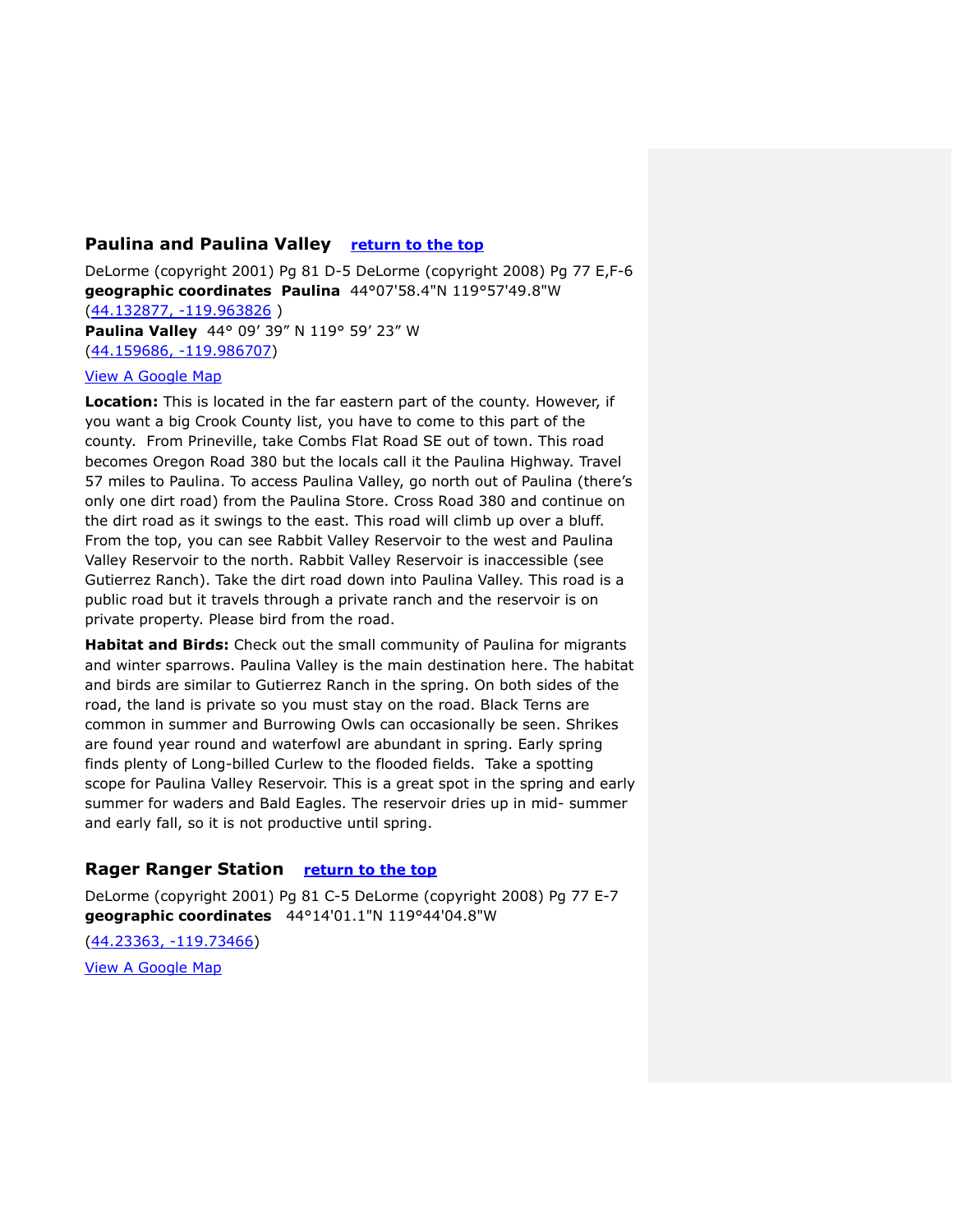**Location:** From Paulina, continue on Road 380 to Beaver Creek Road for 3.5 miles. Turn left on Beaver Creek and carefully survey this area for raptors including Golden Eagle and, in summer. Burrowing Owl. Drive 7.5 miles to a fork in the road. Take the right fork (Road 58) and follow the signs to Rager. This Ranger Station is now abandoned and provides fewer birding opportunities than before. There are many access points and trails to the forest from here. It is possible to make a circular trip back to Paulina via the 135 Road along the north fork of Bear Creek (Puett Road). From Puett Road about three miles east of Beaver Creek Road, you will come across farmland [\(44.163564, -119.756901\)](https://www.google.com/maps/place/44°09) that historically holds Bobolink.

**Habitat and Birds:** The area close to the ranger district has forested areas and riparian vegetation. In 2011, the USFS closed this ranger station and its human inhabitants were forced to leave. This meant local bird feeders were no longer stocked and that reduced the value of this location as a birding spot. It is still good for forest birds and is accessible year round. Check the riparian areas for MacGillivray's Warbler and listen for Sora in the cattails. Make sure you take Puett Road on your return trip. Puett Road is very good in spring with lots of waterfowl and good sagebrush associated species. Greater Sage-Grouse are sometimes seen from the road and sage species like Brewer's Sparrow and Sage Thrasher are common. Bobolink is the big draw here so check out the exact location mentioned above.

### <span id="page-19-0"></span>**Maury Mountains and Antelope Reservoir [return to the top](#page-0-0)**

DeLorme (copyright 2001) Pg 81 D-3 DeLorme (copyright 2008) Pg 77 F-4 **geographic coordinates Pine Creek Road Access To Maurys** 44°08'07.5"N 120°23'24.2"W [\(44.135421, -120.390060\)](https://www.google.com/maps/place/44°08) **Antelope Flats Reservoir** 44°00'12.8"N 120°23'32.2"W [\(44.003570, -120.392270\)](https://www.google.com/maps/place/44°00)

#### [View A Google Map](http://maps.google.com/maps/ms?hl=en&ie=UTF8&msa=0&msid=108036481085398338899.000462f31e66608a544e3&ll=44.069334,-120.39917&spn=0.39271,1.056747&z=11)

**Location:** Leave the Paulina Hwy between Post and Paulina and turn south on Pine Creek Road (Road 17). Travel 11.5 miles and turn left on Forest Road 1700-600. Then go 0.5 mile to Antelope Reservoir (following the signs). Return to Road 17 and backtrack to the junction of Roads 17 and 16. Take Road 16 (Drake Creek Road) east as it winds along the top of the Maurys. Stop frequently at clearings, aspen groves and ponds to sample the local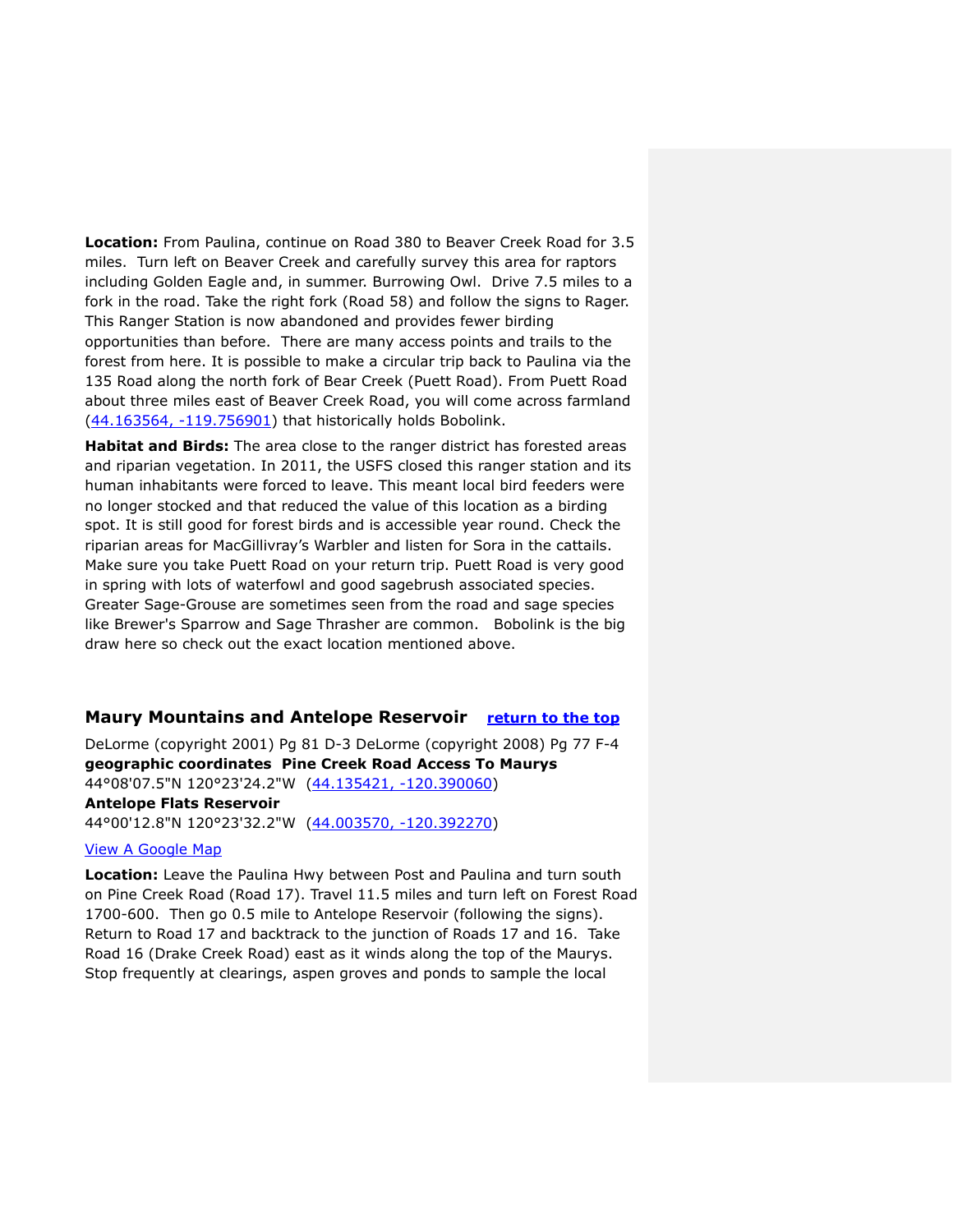avifauna. Road 16 eventually curves north and will return you to Hwy 380 (Paulina Hwy). Before getting to the highway, don't miss the scattered campgrounds that can be very productive.

**Habitat and Birds:** The Maury Mountains are a truncated part of the Ochoco Mountains. They have been separated from the rest of the Ochocos by the Crooked River. These "island mountains" offer some diversity of habitat not found in the rest of the Ochocos. The north facing slopes are wetter and are dominated by a mixture of ponderosa pine and Douglas fir. The south facing slope is very dry and is dominated by ponderosa pine and western juniper. Conifer forest birds can be found at every stop. Northern Pygmy-Owls and Northern Goshawks are here as well as all three nuthatches and lots of woodpeckers. Wild Turkeys are more common here than just about anywhere else in the Ochocos. Pockets of aspen groves provide habitat for Red-naped Sapsucker, Western Wood Pewee and Warbling Vireo. Townsend's and Yellow-rumped Warblers are most common but this location has produced at least one of the few records of Hermit Warbler for the county. Antelope Reservoir can be productive for waterfowl and shorebirds in the spring and fall. Wild Turkeys have done well in the Maurys so watch for them.

# <span id="page-20-0"></span>**Prineville Reservoir State Park [return to the top](#page-0-0)**

DeLorme (copyright 2001) Pg 80 D-1 DeLorme (copyright 2008) Pg 80 D-1 **geographic coordinates** 

**Main Park Entrance** 44°08'09.8"N 120°44'00.2"W [\(44.136061, -120.733400\)](https://www.google.com/maps/place/44°08)

**Jasper Point** 44°08'07.7"N 120°41'38.3"W [\(44.135475, -120.693961\)](https://www.google.com/maps/place/44°08)

**North Shore Road** 44°08'07.9"N 120°41'44.5"W [\(44.135522, -120.695687\)](https://www.google.com/maps/place/44°08)

**Prineville Reservoir Resort** 44°07'24.4"N 120°41'14.2"W [\(44.123447, -120.687271\)](https://www.google.com/maps/place/44°07)

#### [View A Google Map](http://maps.google.com/maps/ms?hl=en&ie=UTF8&msa=0&msid=108036481085398338899.000462f247a6e1f296655&z=10)

**Location:** On the east side of Prineville, turn south on Combs Flat Road (Hwy 380). Travel 1.3 miles to the edge of town and turn right on Juniper Canyon Road (follow signs to Prineville Res. S.P.). Travel south for almost 17 miles to the entrance of the state park. Visit the park and return to the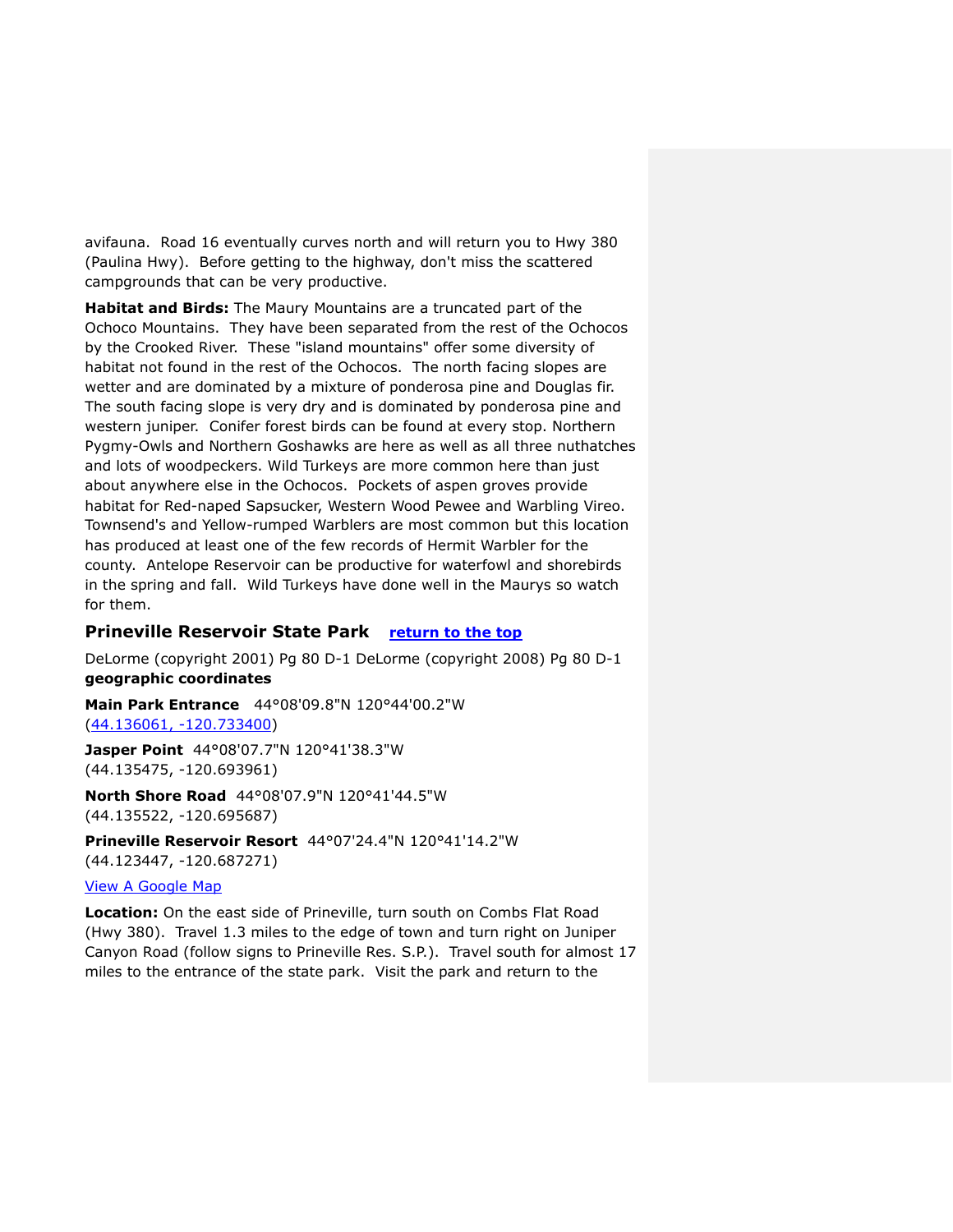entrance. Continue up the hill and to the east to access North Shore Road and Jasper Point Park (about 2.5 miles from the state park entrance) and the resort marina (the end of the road and about a mile past Jasper Point Park). The marina is private but check in at the store and they will let you check the boat docks for loafing gulls and terns.

**Habitat and Birds:** This is one of the best places to bird in late fall and winter. The lake attracts sea ducks, loons and grebes during that part of the year. The parks attract wintering flocks of waxwings, Townsend's Solitaire and Mountain Chickadees . Prineville Res. State Park campground is probably the best place in the county to find Red-breasted Sapsuckers in winter. In spring, summer and fall, look for Canyon Wren, Gray Flycatcher and Black-throated Gray Warblers near the parks. Take [North Shore Road](#page-16-2) (AKA Juniper Canyon Rd.) for 14 miles for the best birding in the county (**closed in winter and not recommended if wet**). Don't miss the beach just west of the resort. It has produced rarities such as jaegers and Red Phalarope. It's a good place to scope the middle of the lake.

# <span id="page-21-0"></span>**Rimrock and Crooked River Parks [return to the top](#page-0-0)**

DeLorme (copyright 2001) Pg 80 D-1 DeLorme (copyright 2008) Pg 76 E-2 **geographic coordinates** 

**Rimrock Park** ( 44°17'36.0"N 120°50'48.1"W [44.293325, -120.846695\)](https://www.google.com/maps/place/44°17)

**Crooked River Park** 44°17'25.1"N 120°50'36.9"W [\(44.290311, -120.843570\)](https://www.google.com/maps/place/44°17)

#### [View A Google Map](http://maps.google.com/maps/ms?hl=en&ie=UTF8&msa=0&msid=108036481085398338899.000462f247a6e1f296655&z=10)

**Location:** Leave Prineville south on Main Street. Just 0.1 miles south of the big church (First Assembly of God) on your right and Lynn Blvd on your right, look for a parking area near a foot bridge. This is the parking area for Rimrock Park. Cross the foot bridge to access riparian habitat and a small pond. Return to your car and travel 0.2 miles farther south. Turn into the baseball complex called Crooked River Park. You can start at the bridge over the canal. Walk along the canal until you reach the Crooked River. Follow the river around the park and return to your car.

**Habitat and Birds: Rimrock Park** is mainly a migration spot in the spring and fall. Migrating passerines can be thick here as they feed along the